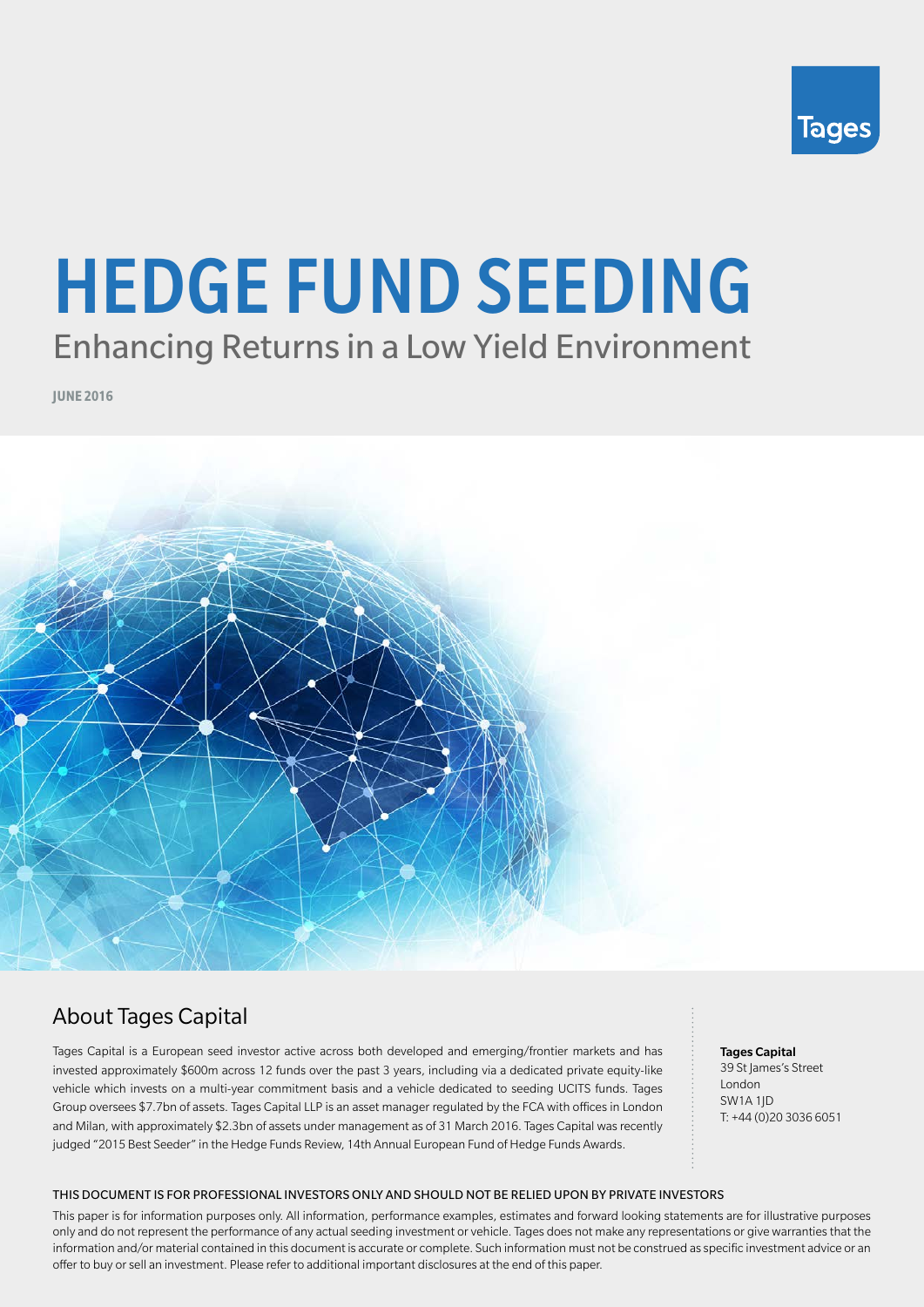

<span id="page-1-0"></span>[Section 1 - An Introduction to](#page-2-0)  [Seeding / Acceleration](#page-2-0)

[Background](#page-2-0) Seeding / Acceleration Transaction [Source of Returns](#page-3-0)

[Section 2 - Industry Trends](#page-8-0)

[Section 3 - The Seeding /](#page-15-0)  [Acceleration Capital Model](#page-15-0)

[Conclusion](#page-18-0)

[Appendix A](#page-19-0)

[Appendix B](#page-20-0)

[Appendix C](#page-21-0)

[Important Disclosures](#page-22-0)

This document is for professional investors only and should not be relied upon by private investors. Please refer to important disclosures at the end of this paper.

## Executive Summary

The environment for hedge fund seeding and acceleration looks increasingly attractive relative to the low yields available from traditional investments. For those with a multi-year investment horizon, seeding or acceleration capital investments can help investors to decrease hedge fund investment costs and enhance returns by directly participating in a greater proportion of the industry economics.

The industry investor base has changed materially since the global financial crisis, with a significant increase in institutional investors and consultants focused on larger funds. The introduction of regulatory restrictions on global banks investing in hedge funds and a decline in the number of fund of hedge funds has resulted in a scarcity of dedicated seed capital providers, particularly in mid-size transactions.

There continues to be a strong pipeline of high quality talent, often second generation managers with hedge fund experience attracted to the still high margins available in the industry. At the same time, increasing institutional minimum asset size requirements and escalating regulatory, compliance and operating costs have increased the barriers to entry and therefore increased the attractiveness and value of seed capital.

There is significant academic evidence to suggest that on average emerging managers outperform. Investors have found recent returns from larger established managers to be disappointing. At the same time, some larger managers are closed or have returned capital to investors recently, including a number of high profile family office conversions. Increasingly institutional allocators are looking at emerging managers, but these funds require a minimum asset base to be investable. As a result, there are a number of potentially lower risk acceleration capital opportunities with pedigree managers who are managing funds already.

The strong growth in alternative UCITS products in Europe is also expanding the opportunity set, for those seed investors who have experience in liquid alternatives, to partner with established managers to launch new funds.

Hedge fund seeding can provide annuity excess returns over and above investing directly into hedge funds or via a fund of funds portfolio, due to direct participation in the gross management and performance fee revenues received by the underlying managers. Additional benefits such as fee discounts, capacity and co-investment rights are also typically negotiated.

Revenue share interests provide positive convexity to a portfolio, and benefit from netting, unlike fund of fund portfolios, in that revenue streams are received independent of other portfolio funds' performance.

In a low yield environment, the revenue share participation could make up almost half of the return over the life of a seed investment, if the right managers and strategies are selected. In a portfolio with a target IRR of 12%-15%, we estimate that this could equate to a 5-7% contribution, assuming a 7.5-10X average AUM base relative to the initial investment made.

In this paper we explore some of the industry trends relevant to seeding, illustrate the potential economics available to seed investors and provide some background on the Tages approach to structuring a seed transaction.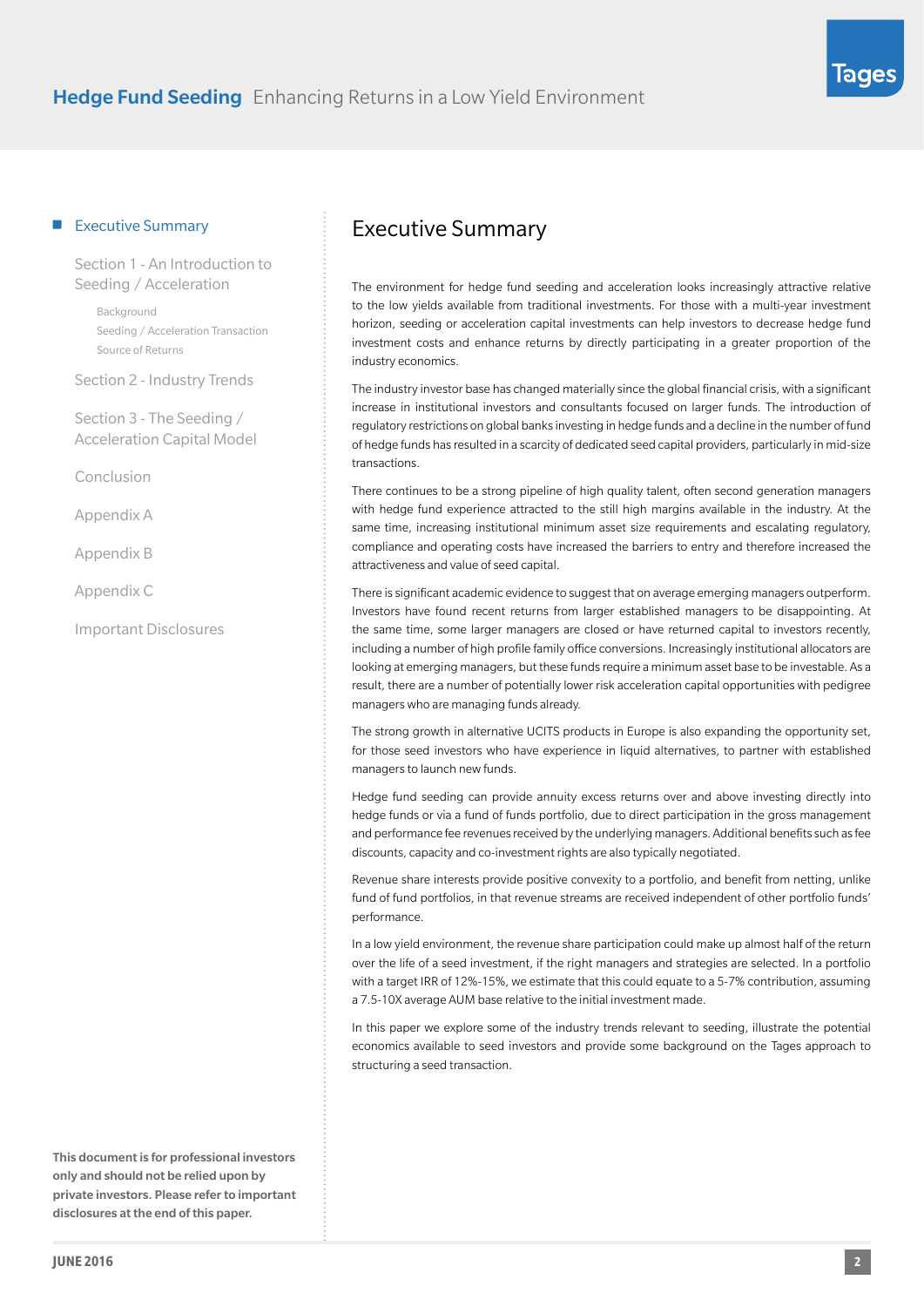#### <span id="page-2-0"></span>Section 1 - An Introduction to Seeding / Acceleration

**Background** Seeding / Acceleration Transaction [Source of Returns](#page-3-0)

[Section 2 - Industry Trends](#page-8-0)

[Section 3 - The Seeding /](#page-15-0)  [Acceleration Capital Model](#page-15-0)

[Conclusion](#page-18-0)

[Appendix A](#page-19-0)

[Appendix B](#page-20-0)

[Appendix C](#page-21-0)

[Important Disclosures](#page-22-0)

This document is for professional investors only and should not be relied upon by private investors. Please refer to important disclosures at the end of this paper.

# Section 1 - An Introduction to Seeding / Acceleration

#### **BACKGROUND**

Increased regulation, rising operating costs, a shift to a more conservative industry investor base and a decline in the number of traditional seed investors has made it increasingly difficult for early stage managers to attract sufficient capital to build a long term viable business. One option to overcoming these difficulties is for managers to partner with a strategic investor who can provide patient seed or acceleration capital, often contractually locked for a minimum period of time, in exchange for economics in the manager which typically continues after the capital has been redeemed. In many cases, the seed investor will also work with the manager to develop the business infrastructure and distribution capabilities given the alignment of interest on both performance and asset-raising.

For the seed investor that is able to harvest this liquidity premium by locking up capital for a 2-3 year time period, this can be an attractive opportunity to add a complementary asymmetric return stream to a hedge fund portfolio, while dampening volatility and benefiting from access to some of the potentially high margins earned in the industry. Given the strategic nature of the relationship, this also provides the opportunity to negotiate a number of other benefits such as preferential fees, capacity rights, co-investment opportunities, as well as a number of risk mitigating protections.

#### **SEEDING / ACCELERATION TRANSACTION**

In exchange for making an early stage investment, a seed or acceleration capital investor receives an economic interest in the underlying alternative investment manager. This can be structured as an equity or gross revenue share participation. Revenue share participation is more common today as these agreements are often simpler and quicker to negotiate, come with less potential liability and taxation risks, require less involvement in the manager's business decisions and are simpler to administer. However, agreements are still typically structured to provide some equity-like protections and sale participation rights to the seed investor.

Invested capital is typically "locked" (i.e. cannot be redeemed) for 2-3 years, following which the investment can, but does not have to be redeemed and may be available for further re-investment. The revenue share interest continues for the life of the transaction (typically 7-10 years, but can be perpetual). This remains the case even though the invested capital may be redeemed after the commitment period or in the event of a redemption trigger being exercised.

Chart 1. An example of a seed investment revenue timeline



Source: Tages Capital

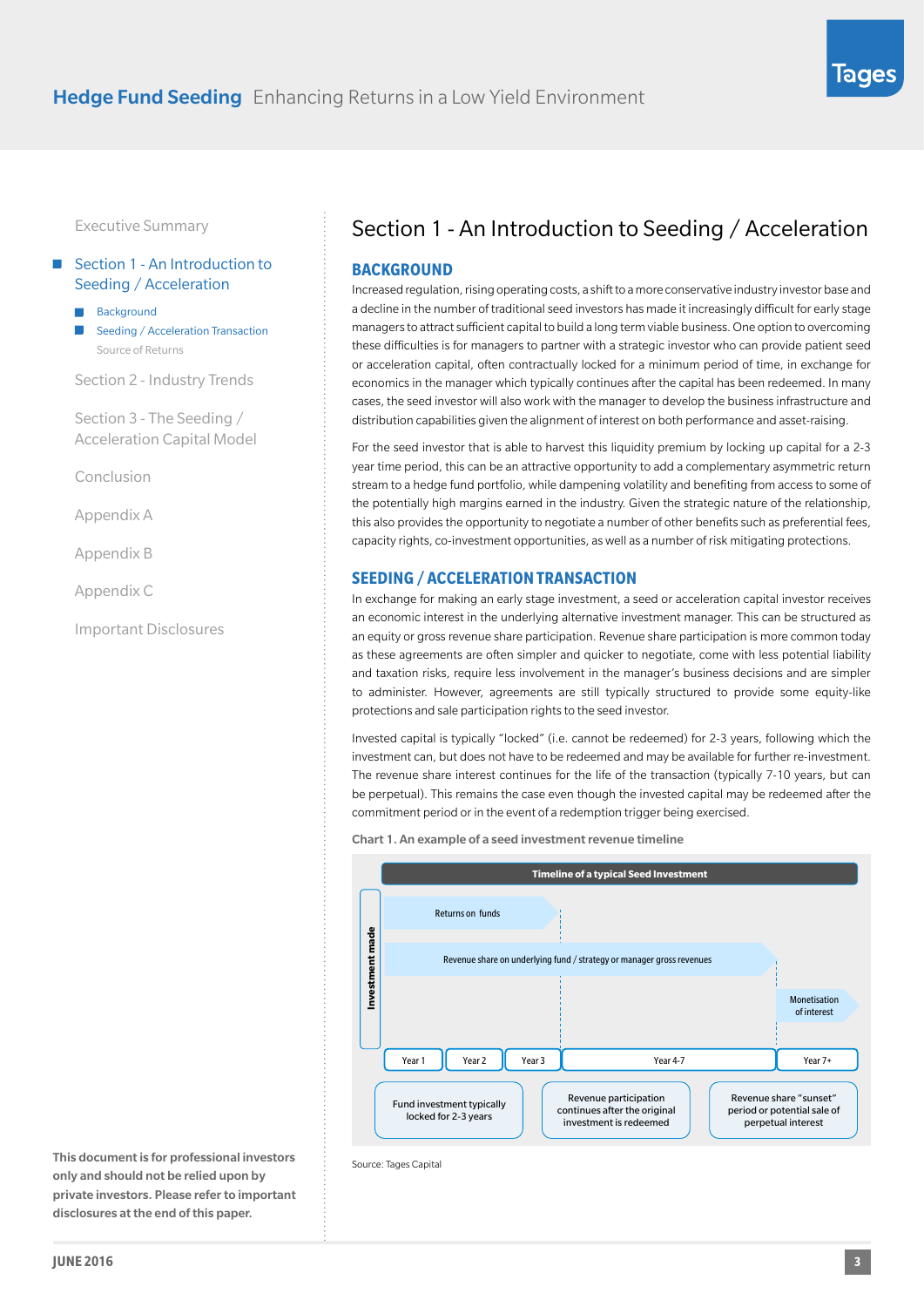#### <span id="page-3-0"></span>[Section 1 - An Introduction to](#page-2-0)  [Seeding / Acceleration](#page-2-0)

[Background](#page-2-0) Seeding / Acceleration Transaction Source of Returns

[Section 2 - Industry Trends](#page-8-0)

[Section 3 - The Seeding /](#page-15-0)  [Acceleration Capital Model](#page-15-0)

[Conclusion](#page-18-0)

[Appendix A](#page-19-0)

[Appendix B](#page-20-0)

[Appendix C](#page-21-0)

[Important Disclosures](#page-22-0)

A seeding transaction can take anywhere from 3 months to a year from the point of first contact to final execution, with significant resources required to source the best possible managers, due diligence the manager, consult on best practice and negotiate and execute the final agreements. n<br>Ie<br>Ir

#### **SOURCE OF RETURNS**

Returns from a seeding arrangement can derive from multiple potential sources:

- Returns of a concentrated portfolio of hedge funds
	- + A potential "early stage" premium of investing in emerging managers year 1 Year 3 Year 2 Year 400 Year 7 Year 7 Year 400 Year 7 Year 7 Year 7 Year 7 Year 7 Year 7 Year 7 Year 7 Year 7
	- + The ability to negotiate significantly better terms (capacity and fees)
	- + Participation to the asset growth of the managers (revenue sharing)
	- + A potential monetisation event in the management company/strategy e management comp

Chart 2. An illustration of potential return contribution from a seed investment



Source: Tages Capital (detailed calculations are shown in Appendix A)

For the purposes of illustration in this paper, we will make some simplifying assumptions, but it is worth noting that most seed transactions are highly negotiated with bespoke terms for each transaction. As well as the "economics", a typical seed transaction will include various risk mitigation / protective clauses, but within this section we will focus on the main drivers of potential returns to the seed investor.

In Chart 2, we provide an illustration of the potential returns that a seed investor could achieve over and above a standard hedge fund investment in an established manager. We break down the returns into:

- 1. A regular return from established managers assuming a gross return of 8.50% and average fees of 1.50%/17.5%, in line with average annualised HFRI net returns (refer Appendix B) and estimated average current industry fees;
- 2. An "Emerging Manager Premium" of 1.5% an estimated gross outperformance attributable to emerging managers, based on academic research (discussed later in this paper);
- 3. Discounted fees, typically available to early stage investors seed investors participate in this either directly or indirectly via a revenue share on the seed investors' investment (depending on how the transaction is structured); and
- 4. A revenue share, assumed to be a straight 20% of management fees and performance fees received by the manager, on the assumption that the manager raises a total of 10X the original seed investment in AUM.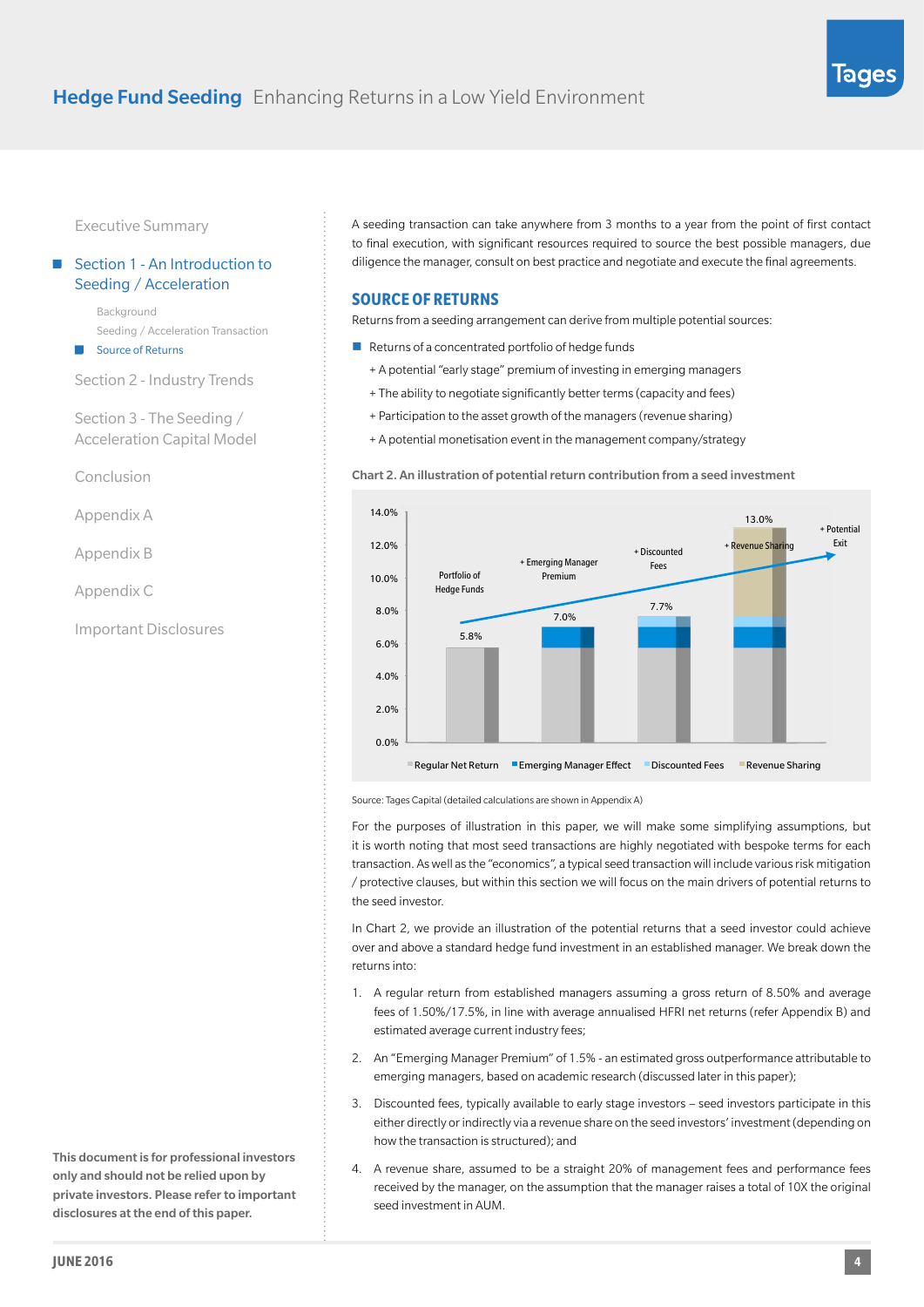#### [Section 1 - An Introduction to](#page-2-0)  [Seeding / Acceleration](#page-2-0)

[Background](#page-2-0) Seeding / Acceleration Transaction [Source of Returns](#page-3-0)

[Section 2 - Industry Trends](#page-8-0)

[Section 3 - The Seeding /](#page-15-0)  [Acceleration Capital Model](#page-15-0)

[Conclusion](#page-18-0)

[Appendix A](#page-19-0)

[Appendix B](#page-20-0)

[Appendix C](#page-21-0)

[Important Disclosures](#page-22-0)

# Returns of a concentrated portfolio of hedge funds

During the investment period, the main driver of returns will be the returns from the underlying fund investment itself. When combined with other seed investments, this equates to a concentrated portfolio of hedge funds. In addition to portfolio construction and strategy selection, the level of concentration and ability to diversify this risk will be driven by the time it takes to source new investments, negotiate and structure each transaction and then call capital to make the investment.

The importance of selecting the right strategies and the right managers at the right time is highlighted in Chart 3, showing the level of dispersion between and within different hedge fund strategies in 2015.





Source: Deutsche Bank Alternative Investment Survey, 2016; HFR

#### "Early stage" emerging manager premium

There is a significant body of academic work (refer Appendix C) which suggests that smaller and emerging managers tend to outperform larger and more established managers on average. The theory is that emerging and smaller managers have stronger incentive effects, can be more nimble in their trade implementation, are able to exploit more niche opportunities due to their size and tend to offer greater fee discounts which support a higher net return to the investor.

Outperformance of emerging managers could be explained by a higher tolerance for risk taking than established managers who are motivated more by the stability of their management fee revenues and have a higher proportion of large institutional investors who have a lower expected return requirement. For this reason it is important to include risk guidelines in a seed agreement and concentrate on risk adjusted returns at the portfolio level.

While investors are reminded that past performance is no guarantee of future results, based on the research done in this field it does appear reasonable to conclude that there is a potential "emerging manager premium" to be earned from investing early stage with managers, which we estimate in this paper to be approximately 1.5% of additional performance, for illustration purposes.

**5**

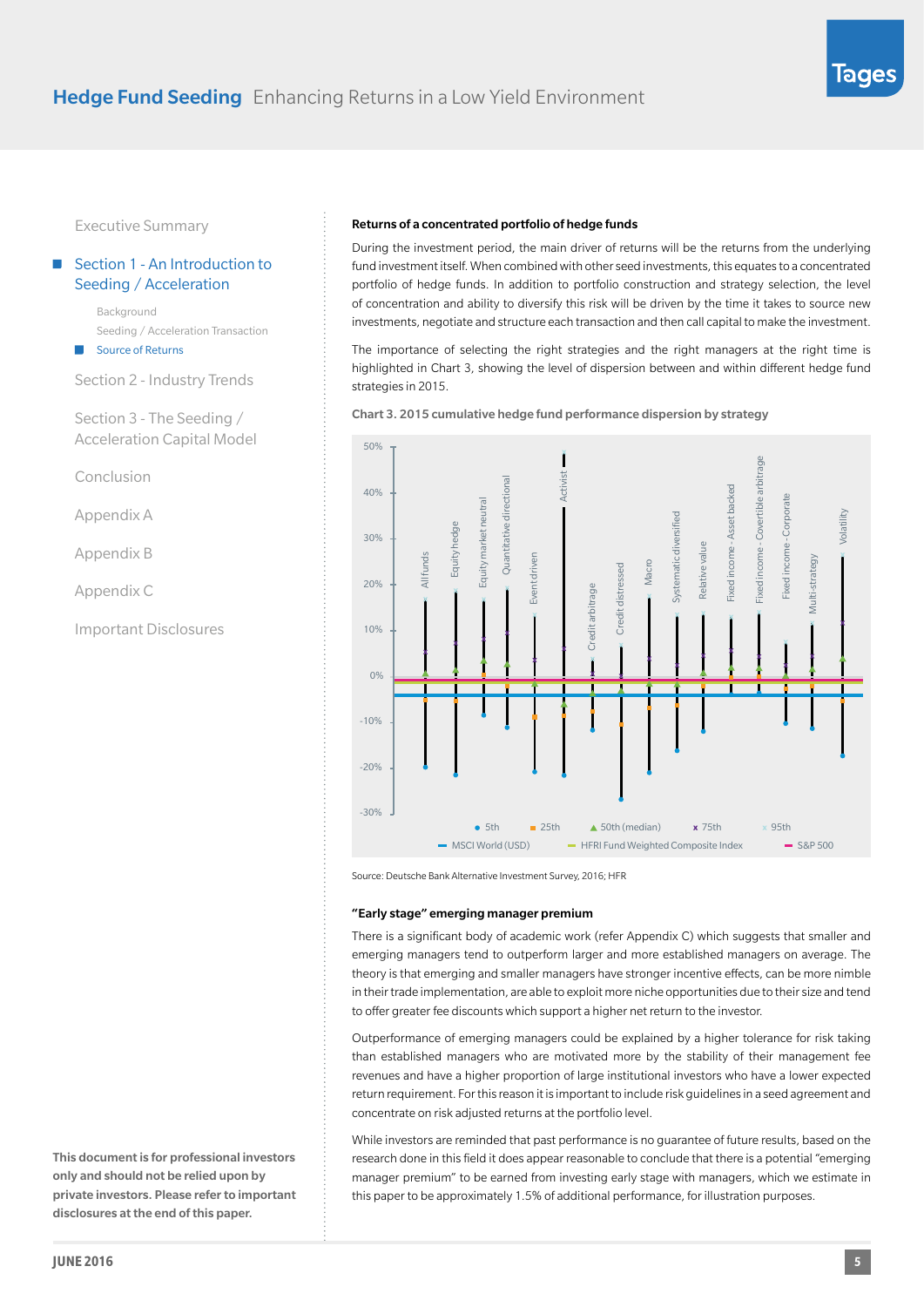lage

[Executive Summary](#page-1-0)

#### [Section 1 - An Introduction to](#page-2-0)  [Seeding / Acceleration](#page-2-0)

[Background](#page-2-0) Seeding / Acceleration Transaction [Source of Returns](#page-3-0)

[Section 2 - Industry Trends](#page-8-0)

[Section 3 - The Seeding /](#page-15-0)  [Acceleration Capital Model](#page-15-0)

[Conclusion](#page-18-0)

[Appendix A](#page-19-0)

[Appendix B](#page-20-0)

[Appendix C](#page-21-0)

[Important Disclosures](#page-22-0)

#### Better terms

Early stage investors typically receive a fee discount for investing on day one or within the earlier of a certain timeframe from launch or reaching a pre-defined AUM level, often referred to as "founder or early bird share classes".

Seed investors are in a good position to negotiate fee discounts as well as expense caps as part of the wider transaction negotiation. However, this has to be balanced against the requirement for the manager to earn sufficient working capital in order to be financially viable while growing the business.

Typically a seed agreement will also include most favoured nation (MFN) rights, additional capacity rights and co-investment rights. However, we believe it is important not to seek preferential liquidity rights which could give cause for concern to other investors. By this we mean that if a redemption trigger event occurs, and the seed investor exercises discretion to redeem before the end of the commitment period, this should be on the same terms as any other investor.

#### Revenue sharing

Every revenue share agreement is bespoke to the particular transaction and is highly negotiated. For the purposes of this illustration, we will assume a straight forward economic arrangement of 20% revenue sharing for 7 years based on a \$50m investment for 3 years locked capital, with a discount on assumed standard fees of 1.5% and 17.5%, equivalent to the revenue share participation.

Chart 4 provides an illustration of the potential impact of the revenue share on a seed investors' return profile for different levels of AUM, as compared to returns of a standard early stage investor at discounted fees.



Chart 4. Potential revenue share contribution at differing levels of AUM

Source: Tages Capital (detailed calculations are shown in Appendix A)

In our experience, seed investors can obtain more favourable terms in the current market, but we will use the above inputs in the illustration provided in Section 3, for the benefit of simplification.

#### Seed Investment Cash Flow Profile over Time

in the chart i.e. achieving a 10x asset raise multiple within 5 years (the equivalent of a \$50m seeded Chart 5 illustrates the expected cash flow profile of a typical seeding transaction over time - using the revenue share period. fund growing to \$500m in AUM over 5 years) and remaining at this level for the remainder of the same return assumptions used in Chart 2, and an asset raising profile reflected by the AUM multiple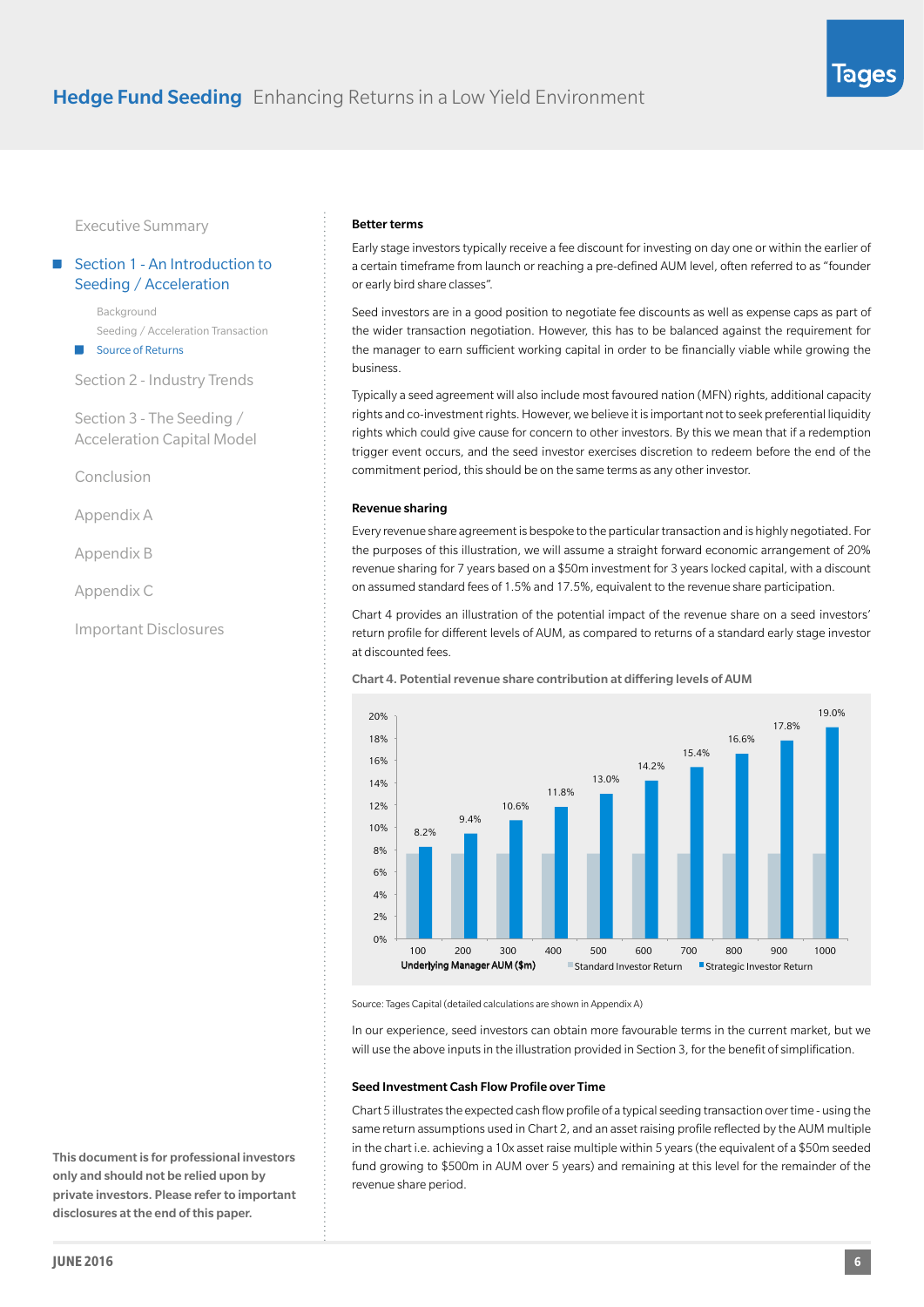#### [Section 1 - An Introduction to](#page-2-0)  [Seeding / Acceleration](#page-2-0)

[Background](#page-2-0) Seeding / Acceleration Transaction [Source of Returns](#page-3-0)

[Section 2 - Industry Trends](#page-8-0)

[Section 3 - The Seeding /](#page-15-0)  [Acceleration Capital Model](#page-15-0)

[Conclusion](#page-18-0)

[Appendix A](#page-19-0)

[Appendix B](#page-20-0)

[Appendix C](#page-21-0)

[Important Disclosures](#page-22-0)

This document is for professional investors only and should not be relied upon by private investors. Please refer to important disclosures at the end of this paper.



Chart 5. Potential revenue share contribution at differing levels of AUM

Source: Tages Capital

#### Potential monetisation

sale of the business, usually pro rata to the implied equity interest derived from the revenue share In a typical revenue share agreement, the seed investor has contractual rights to participate in any percentage, grossed up to take into account an assumed or historical net operating margin.

manager who may not be in a position to finance the transaction, even though payments are usually points in the transaction term. In practise though, this can put a significant financial burden on the hold a put option enabling them to sell the revenue share interest back to the manager at predefined  $\mathcal{L}_{\rm{out}}$ na pi made out of retained earnings over a multi-year period. taking into account the remaining life of the transaction). In some cases the seed investor will also defined valuation (often a pre-agreed multiple applied to normalised revenue share participation, In some cases the manager holds a call option enabling them to buy out the seed investor at a pre-

An alternative approach is to structure a transaction with a sunset clause in the remaining years of the transaction or to agree an early exit right for the manager after a certain period of revenue share participation. In the latter case, the valuation may be agreed at the time of this right being exercised, on the basis of currently available information and with a pre-defined mechanism to obtain an independent valuation and ultimately binding arbitration if a valuation cannot be mutually agreed.

In practice, given the small number of transactions which are ultimately monetised and the level of uncertainty in determining a forward looking valuation, for the purposes of the illustration in Section 3, we will ignore any potential monetisation event.

#### Risk Mitigation

In order to mitigate some of the early stage investing risk, each seed transaction includes a number of contractual rights which are negotiated as an additional layer of protection available to the seed investor. Some examples are shown in Table 1.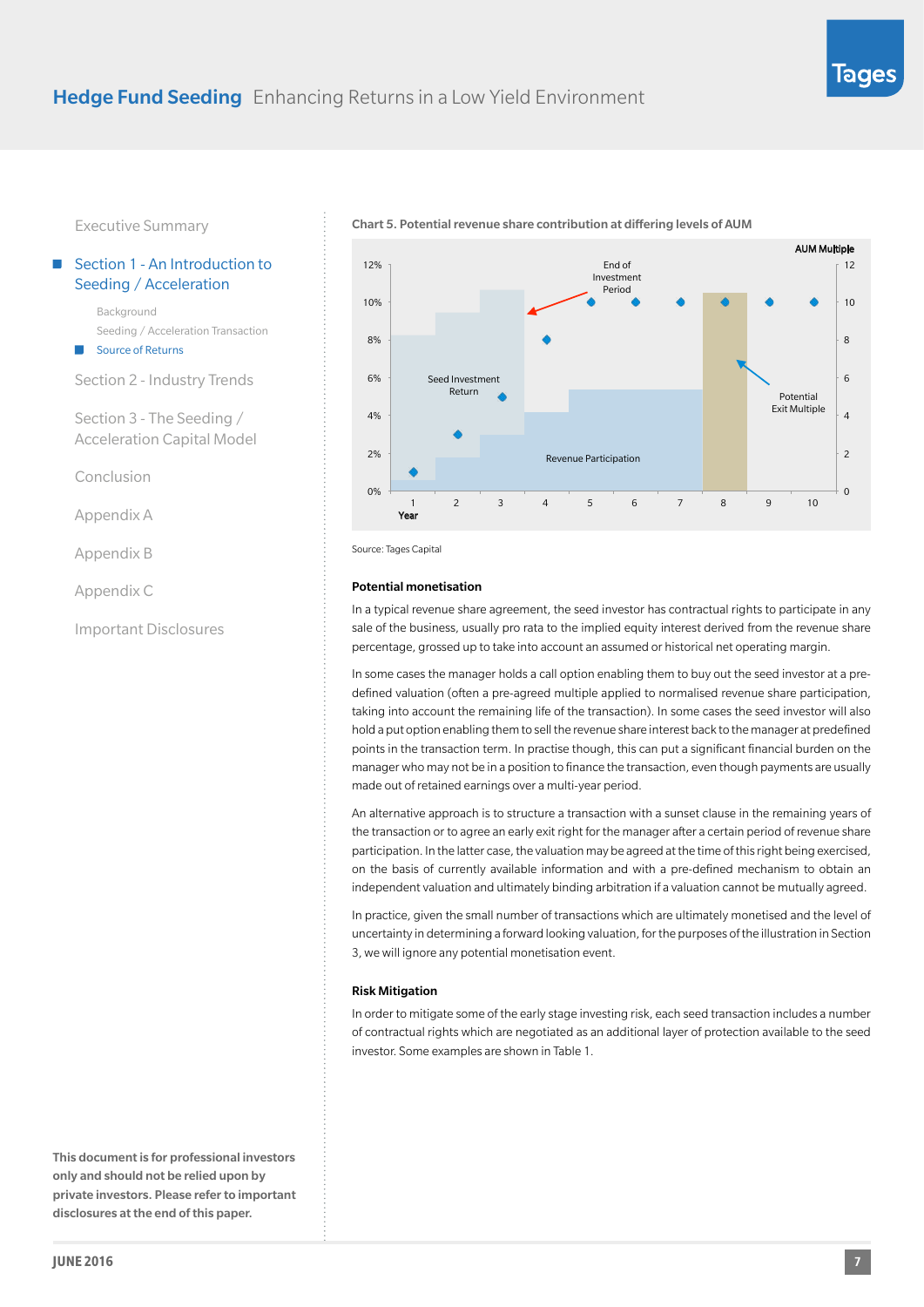#### [Section 1 - An Introduction to](#page-2-0)  **In** [Seeding / Acceleration](#page-2-0)

[Background](#page-2-0) Seeding / Acceleration Transaction [Source of Returns](#page-3-0)

[Section 2 - Industry Trends](#page-8-0)

[Section 3 - The Seeding /](#page-15-0)  [Acceleration Capital Model](#page-15-0)

[Conclusion](#page-18-0)

[Appendix A](#page-19-0)

[Appendix B](#page-20-0)

[Appendix C](#page-21-0)

[Important Disclosures](#page-22-0)

Table 1. Contractual risk mitigants

| <b>Redemption Triggers</b>    | Key Person Event                                  |  |  |  |
|-------------------------------|---------------------------------------------------|--|--|--|
|                               | Maximum Drawdown Event                            |  |  |  |
|                               | Minimum Principal Investments                     |  |  |  |
|                               | <b>Strategy Changes</b>                           |  |  |  |
|                               | Investment Guideline Breaches                     |  |  |  |
|                               | Minimum Staffing Requirements                     |  |  |  |
|                               | Potential Asset Raising Targets                   |  |  |  |
|                               | Regulatory Infringements                          |  |  |  |
|                               | <b>Adverse Tax Events</b>                         |  |  |  |
|                               | Material Reputational Risk                        |  |  |  |
| <b>Consent Rights</b>         | Changes to Fund Terms                             |  |  |  |
|                               | <b>Changes to Service Providers</b>               |  |  |  |
|                               | Changes to Governance Structure                   |  |  |  |
|                               | Other actions that could affect the revenue share |  |  |  |
| <b>Additional Protections</b> | MFN rights                                        |  |  |  |
|                               | Fee discounts / Expense Caps                      |  |  |  |
|                               | Non-Compete / Non-Solicit                         |  |  |  |
|                               | Minimum Principal Equity Interests                |  |  |  |
|                               | Drag Along / Tag Along Rights (Equity Sale)       |  |  |  |
|                               | Information rights                                |  |  |  |
|                               | Indemnification provisions                        |  |  |  |
|                               | Potential to insure revenue share interests       |  |  |  |
|                               |                                                   |  |  |  |

Source: Tages Capital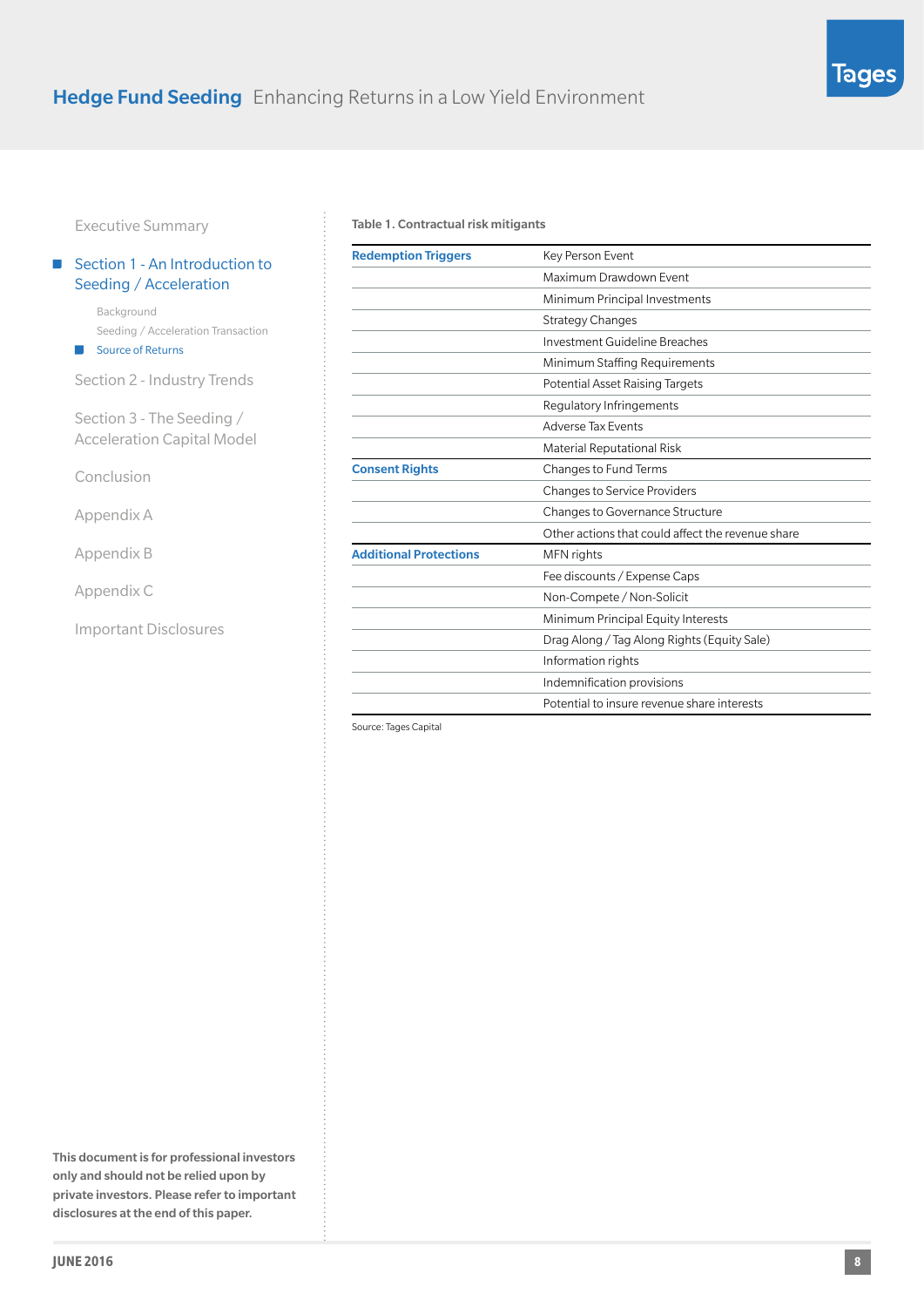<span id="page-8-0"></span>[Section 1 - An Introduction to](#page-2-0)  [Seeding / Acceleration](#page-2-0)

#### Section 2 - Industry Trends

**Industry Growth Prospects** 

[Increasing Barriers to Entry](#page-9-0) [Number and Quality of Fund Launches](#page-10-0) [Scarcity of Early Stage Capital](#page-11-0)  [Benefits to being an Early Stage Investor](#page-12-0) [Co-Investment](#page-13-0) [Hedge Fund Revenues](#page-13-0) [Growth in Acceleration Opportunities](#page-14-0) [Improving Exit Opportunities](#page-14-0)

[Section 3 - The Seeding /](#page-15-0)  [Acceleration Capital Model](#page-15-0)

[Conclusion](#page-18-0)

[Appendix A](#page-19-0)

[Appendix B](#page-20-0)

[Appendix C](#page-21-0)

[Important Disclosures](#page-22-0)

# Section 2 - Industry Trends

#### **INDUSTRY GROWTH PROSPECTS** 8%

Despite regular media commentary about investor appetite waning, the hedge fund industry has grown at a compounded annual growth rate of 11% since 2008. This growth has slowed over the past two quarters, with the industry experiencing a challenging start to 2016, receiving net redemptions of \$15bn, which are the largest net quarterly outflows since 2009. To put this into redemptions of \$15bn, which are the largest net quarterly outflows since 2009. To put this into context, this represents 0.50% of industry assets. Although the pace of net flows would appear to be slowing, many institutional investors continue to look to alternatives for consistent, risk-adjusted returns that are uncorrelated to the broader market, in particular when faced with historically low expected returns from their equity and fixed income allocations and challenges addressing funding also in a low rate environment.



#### Source: HFR

Capital outflows in the first quarter of 2016 were concentrated in the industry's largest firms in the face of disappointing returns and a number of high profile manager returns of capital or family office conversions. Firms managing less than \$250m actually recorded net inflows of \$730m<sup>1</sup>, providing some support for the trend we have seen of allocators paying more attention to emerging managers as some of the larger firms have provided disappointing results.

This growth in the hedge fund industry has been consistent with the trends seen in the broader sector, where alternatives have been growing at a compounded annual growth rate of 10.7%, as compared to the traditional investment sector which has been growing at 5.4% since 2005<sup>2</sup>. In their 2014 report, McKinsey forecast that "for asset managers, the continued rise of alternatives represents one of the largest growth opportunities of the next five years". While this enthusiasm may need to be tempered in light of recent performance, this could be a positive development for emerging managers, where increasing interest from institutional investors and a recycling of capital away from larger underperforming managers may represent an opportunity if these managers can get to scale quickly.

Albeit off of a much lower base, hedge fund strategies offered through traditional regulated fund wrappers have been growing at an even faster rate. It is estimated that the Alternatives UCITS segment grew at a compound annual growth rate of 27%, between 2008 and 2015<sup>3</sup>, with the

<sup>2</sup> McKinsey & Company: The Trillion-Dollar Convergence: Capturing the Next Wave of Growth in Alternative Investments, 2014 <sup>3</sup> LuxHedge Alternative UCITS Overview, Feb 2016

<sup>&</sup>lt;sup>1</sup> HFR 1Q16 Global Hedge Fund Industry Report, 2016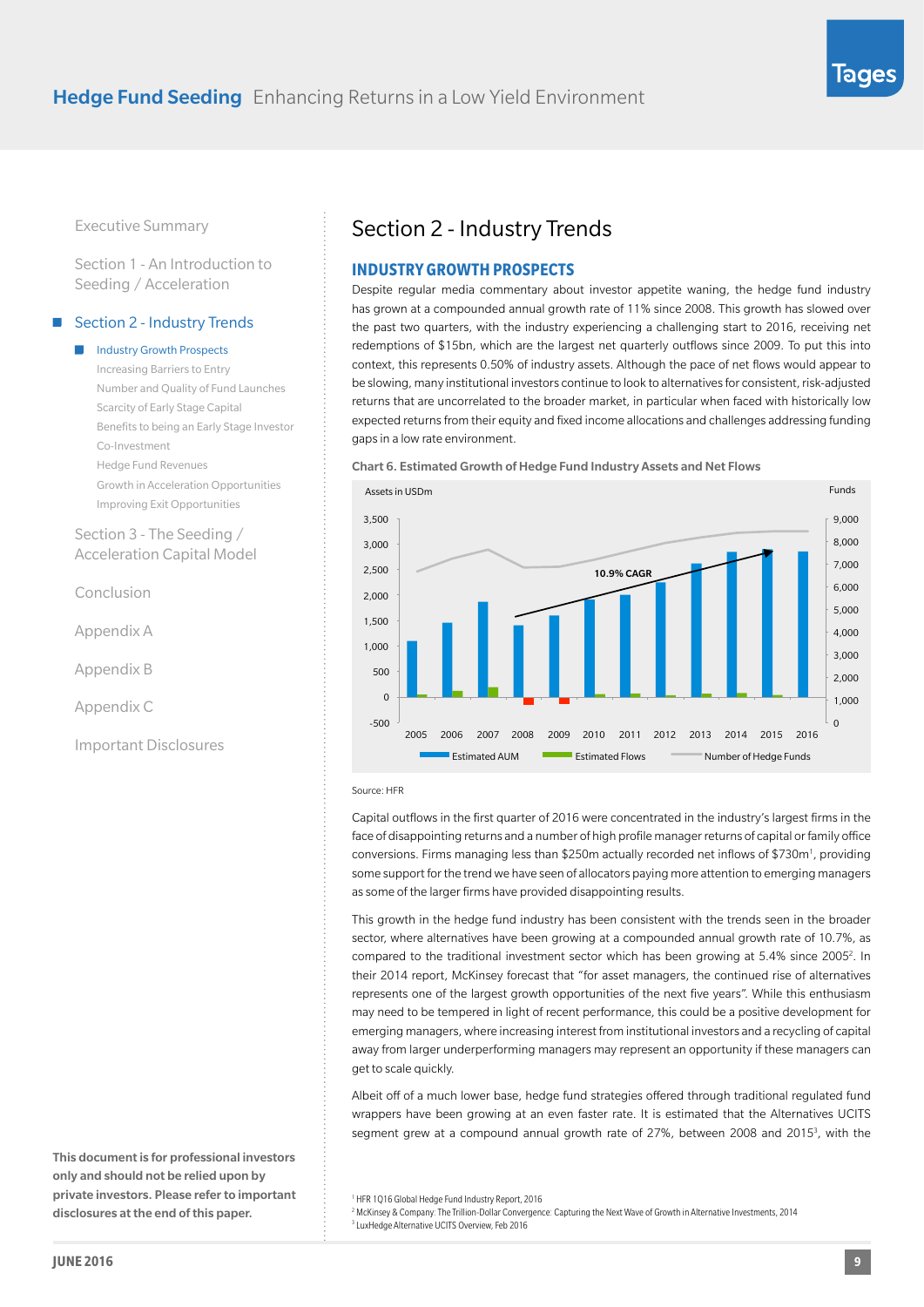<span id="page-9-0"></span>[Section 1 - An Introduction to](#page-2-0)  [Seeding / Acceleration](#page-2-0)

[Section 2 - Industry Trends](#page-8-0)

[Industry Growth Prospects](#page-8-0) **Increasing Barriers to Entry** [Number and Quality of Fund Launches](#page-10-0) [Scarcity of Early Stage Capital](#page-11-0) 

[Benefits to being an Early Stage Investor](#page-12-0) [Co-Investment](#page-13-0) [Hedge Fund Revenues](#page-13-0) [Growth in Acceleration Opportunities](#page-14-0) [Improving Exit Opportunities](#page-14-0)

[Section 3 - The Seeding /](#page-15-0)  [Acceleration Capital Model](#page-15-0)

[Conclusion](#page-18-0)

[Appendix A](#page-19-0)

[Appendix B](#page-20-0)

[Appendix C](#page-21-0)

[Important Disclosures](#page-22-0)

This document is for professional investors only and should not be relied upon by private investors. Please refer to important disclosures at the end of this paper.

amount of capital estimated at being raised into UCITS funds now exceeding the capital being raised into offshore funds in Europe. In Europe in particular, this provides an advantage to seed investors who are experienced and able to seed UCITS funds.

A growing number of allocators are also engaging with hedge fund managers to run their long only portfolios. There is an opportunity for hedge fund managers to apply their perceived superior expertise and skill to managing traditional assets and for seed investors who negotiate firm wide economics to benefit from this trend in the long run.

#### **INCREASING BARRIERS TO ENTRY**

Despite overall industry growth, it is becoming increasingly more difficult and costlier to launch a hedge fund business. Increased institutional due diligence demands, costs of regulation and compliance, as well as higher investor minimum AUM requirements continue to increase the barriers to entry into the industry.

The post 2008 regulatory framework on financial institutions has resulted in a number of headwinds to successfully launching a stand-alone hedge fund business. Compliance and regulatory costs are estimated to have an outsized impact on emerging managers, with 35% of hedge funds with less than \$250m in AUM estimated to be spending more than 10% of their total operating costs on regulatory compliance<sup>4</sup>.

Solvency II requirements, along with the implementation of AIFMD, has driven a demand from institutional investors for onshore regulated products in Europe as well as for (often bespoke) segregated mandates providing full transparency. At the same time, there has been continued pressure on fees, especially from large institutional allocators. Managing these relationships has become costlier as a result.

Basel III represents a significant structural challenge to the prime brokerage model and therefore to the traditional hedge fund financing model, meaning that financing costs have increased, as have the minimum size and profitability required by a hedge fund to engage a top tier prime broker in the first place. In particular, it is getting more difficult and more expensive to launch strategies which are balance sheet capital intensive for the prime brokers, for example some distressed, fixed income or structured credit strategies.

The same "Catch-22" situation applies to other top tier service providers who now focus their resources on established, proven managers, or only on top tier entrants, given the higher working capital requirements and therefore higher probability of failure when launching a new fund today. However, without appointing top tier service providers, the probability of attracting sufficient assets to become viable decreases exponentially.

The analysis of hedge fund margins in Chart 7 clearly illustrates the challenge faced by emerging managers in the face of fee pressures and escalating costs.

4 KPMG/AIMA/MFA Cost of Compliance, 2013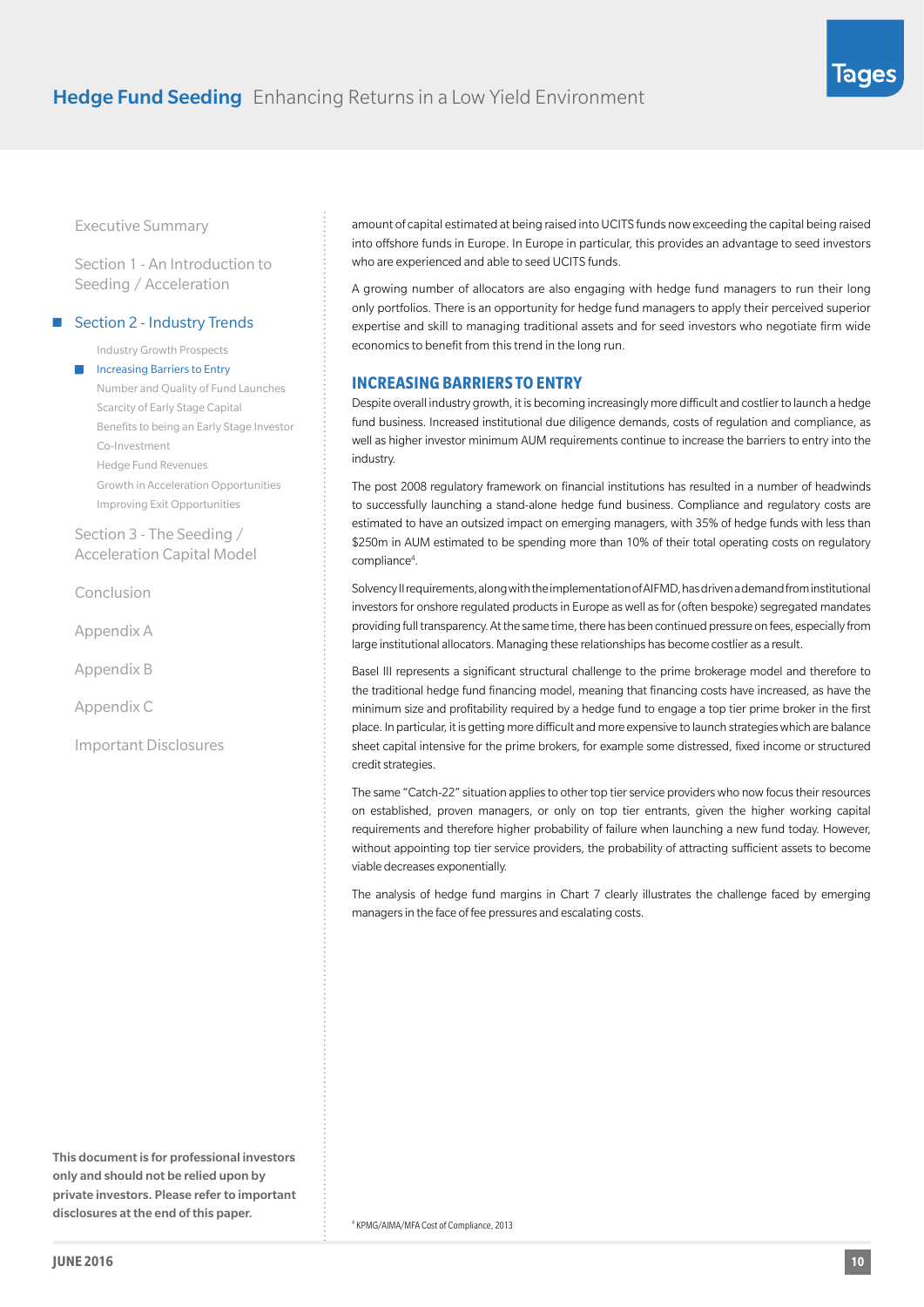### <span id="page-10-0"></span>**Hedge Fund Seeding** Enhancing Returns in a Low Yield Environment

[Executive Summary](#page-1-0)

[Section 1 - An Introduction to](#page-2-0)  [Seeding / Acceleration](#page-2-0)

[Section 2 - Industry Trends](#page-8-0)

[Industry Growth Prospects](#page-8-0) [Increasing Barriers to Entry](#page-9-0)

Number and Quality of Fund Launches [Scarcity of Early Stage Capital](#page-11-0)  [Benefits to being an Early Stage Investor](#page-12-0) [Co-Investment](#page-13-0) [Hedge Fund Revenues](#page-13-0) [Growth in Acceleration Opportunities](#page-14-0) [Improving Exit Opportunities](#page-14-0)

[Section 3 - The Seeding /](#page-15-0)  [Acceleration Capital Model](#page-15-0)

[Conclusion](#page-18-0)

[Appendix A](#page-19-0)

[Appendix B](#page-20-0)

[Appendix C](#page-21-0)

[Important Disclosures](#page-22-0)

This document is for professional investors only and should not be relied upon by private investors. Please refer to important disclosures at the end of this paper.

#### Chart 7. Average Estimated Hedge Fund Margins, before Performance Fees





and with limited principal drawings. estimate that this equates to an AUM break-even range of \$100m-150m, prior to performance fees seed economics and/or some level of fee discounting in order to attract early stage capital, we existing portfolios, we estimate that the working capital requirement for a new launch today is Although there is a wide range of emerging manager cost structures, based on an analysis of our between \$1-2m per annum, depending on the strategy and location. When taking into account

their former roles. co-investment is inconsistent with the perceived pedigree and expected earnings of the principal in principals. This coald rathing the mantple single digreminons or dollars. Although an electristances<br>are different, early stage investors are likely to focus on this aspect of due diligence if the level of this In addition, many institutional investors expect to see a material level of "skin in the game" from the principals. This could run into the multiple single digit millions of dollars. Although all circumstances

and acceleration capital all the more valuable, both from a working capital perspective and as a important. size of the seed capital and the momentum of asset raise within the first three years all the more These barriers to entry present a serious challenge to early stage managers, which can make seed signalling mechanism to service providers and prospective investors. However, it also makes the

#### **NUMBER AND QUALITY OF FUND LAUNCHES**

Although the overall number of hedge fund launches is decreasing, our experience suggests that the Address, the creation annual of managers with relevant buy-side experience and an often demonstrable track record is increasing.

mcreasing.<br>Traditionally, and in particularly more recently in response to the Volcker rule, the main source of talent for new hedge fund launches came from the proprietary trading desks of the large banks. This has largely changed.

larger hedge funds have also reached capacity, closed their doors to new investments, or in some cases With the banks downsizing, and much of the trading talent having already departed, many of the new fund launches are originating from the buy side, with second or third generation managers who feel they have outgrown their current firms and/or want to put their own name above the door. Many are returning capital and converting to family offices. This has provided an opportunity for good next generation portfolio managers to set up their own businesses.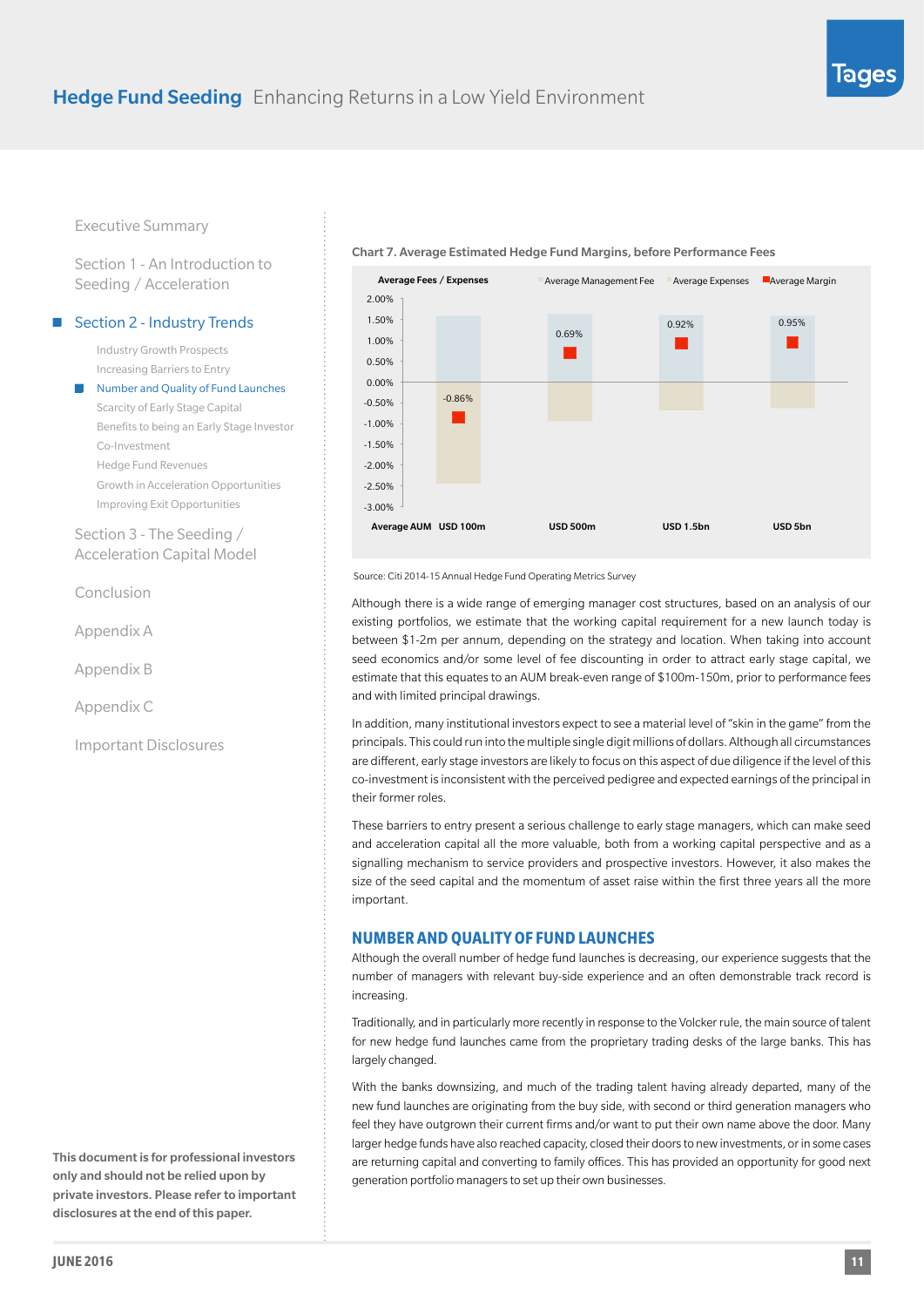<span id="page-11-0"></span>[Section 1 - An Introduction to](#page-2-0)  [Seeding / Acceleration](#page-2-0)

#### [Section 2 - Industry Trends](#page-8-0)

[Industry Growth Prospects](#page-8-0) [Increasing Barriers to Entry](#page-9-0) [Number and Quality of Fund Launches](#page-10-0)

Scarcity of Early Stage Capital

[Benefits to being an Early Stage Investor](#page-12-0) [Co-Investment](#page-13-0) [Hedge Fund Revenues](#page-13-0) [Growth in Acceleration Opportunities](#page-14-0) [Improving Exit Opportunities](#page-14-0)

[Section 3 - The Seeding /](#page-15-0)  [Acceleration Capital Model](#page-15-0)

[Conclusion](#page-18-0)

[Appendix A](#page-19-0)

[Appendix B](#page-20-0)

[Appendix C](#page-21-0)

[Important Disclosures](#page-22-0)

This document is for professional investors only and should not be relied upon by private investors. Please refer to important disclosures at the end of this paper.

Perhaps indicative of the increasing barriers to entry to the industry, 2015 saw the fourth straight year of a decline in new entrants, with a 7% decrease in the number of hedge fund launches to 968 and a slight  $\,$ net decrease in the overall number of hedge funds, for the first time since 2009.

Average Management Fee Average Expenses Average Margin

Chart 8. Number of Hedge Fund Launches and Liquidations



Source: HFR

 $$50m$  in 2015, there were 184 new launches globally, down from 237 in 2014<sup>5</sup>. managers that got to the point of launching a fund. In reality though, only a fraction of those funds would be interesting to a seed investor. By way of illustration, when looking at fund launches over actually under reports the number of potential seed investments, as it only represents th This actually under reports the number of potential seed investments, as it only represents those

iagement businesses, these hedge fund managers typically have a greater awareness of<br>iirements and challenges of setting up a new business. While many of the prop desk s Now that the supply of new talent originates predominantly from within larger existing asset subsequently shut down due to underperformance or a lack of asset-raising. The lesson seems to be outs of earlier years have been successful, a number of the more recent high profile launches have Above that the expert of non-talent enginated predeminantly henrifically in the larger existing deed.<br>The management businesses, these hedge fund managers typically have a greater awareness of the management basinesses, these heage rand managers typically have a greater andreness or the<br>requirements and challenges of setting up a new business. While many of the prop desk spinthat running a hedge fund business can require a different skillset than trading within a bank.

#### **SCARCITY OF EARLY STAGE CAPITAL**

growth going to the largest managers. As an illustration of this, the top 428 firms managing over Since 2008, there has been a noticeable bifurcation in the industry, with the lion's share of the asset \$1bn (the so called "billion dollar club") accounted for \$2.48bn or 89% of AUM at the end of 2015<sup>6</sup> as compared 79% of AUM in 2009.

Institutional allocators often require a minimum fund AUM in an attempt to limit concentration and business risk. Based on industry surveys, it is estimated that nearly half of prospective allocators require a minimum AUM of \$100m before they will consider investing in a fund.

5 Hedge Fund Intelligence Global Review, Spring 2016 6 Hedge Fund Intelligence Global Review, Spring 2016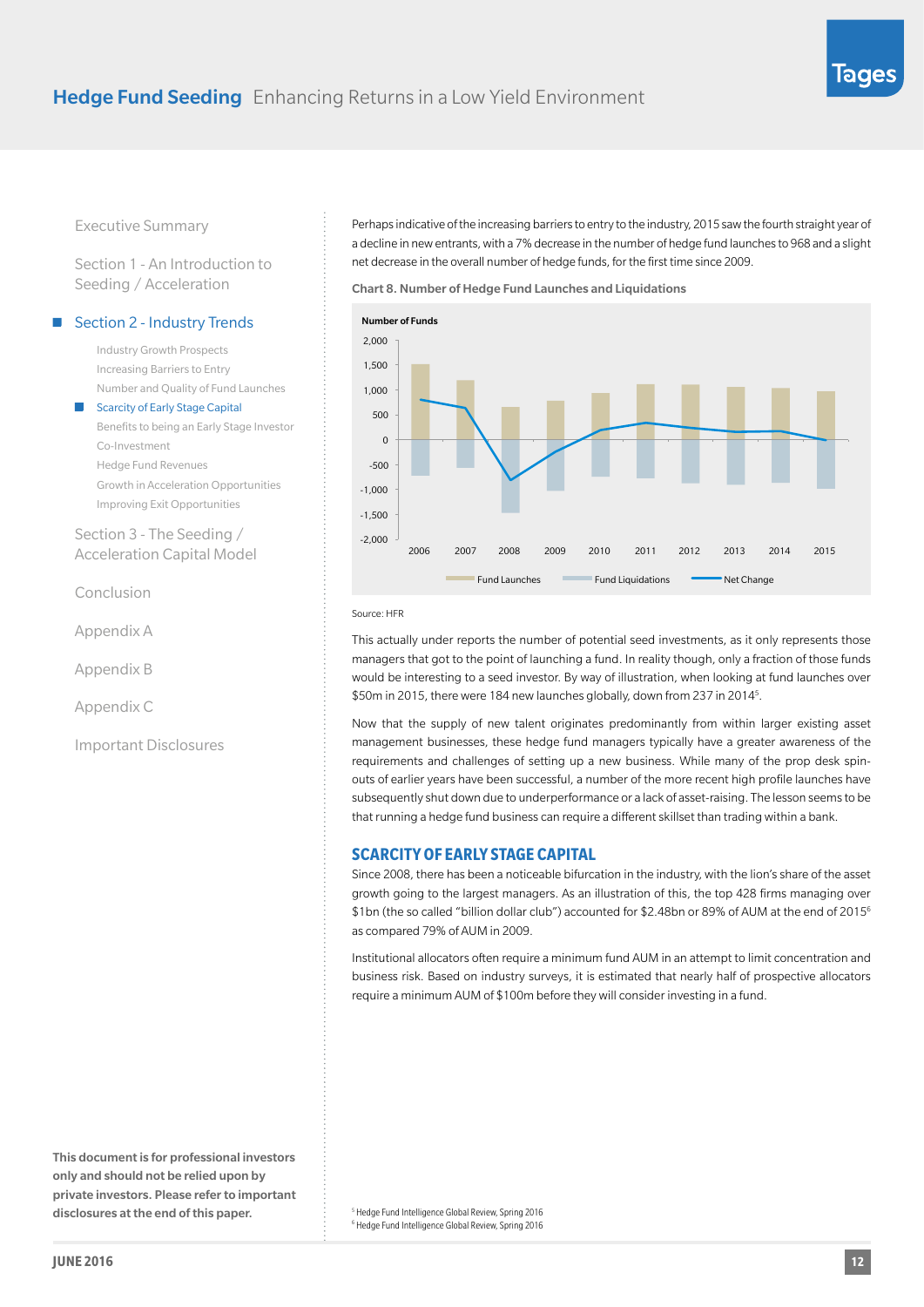<span id="page-12-0"></span>[Section 1 - An Introduction to](#page-2-0)  [Seeding / Acceleration](#page-2-0)

#### [Section 2 - Industry Trends](#page-8-0)

[Industry Growth Prospects](#page-8-0) [Increasing Barriers to Entry](#page-9-0) [Number and Quality of Fund Launches](#page-10-0) [Scarcity of Early Stage Capital](#page-11-0) 

Benefits to being an Early Stage Investor [Co-Investment](#page-13-0) [Hedge Fund Revenues](#page-13-0) [Growth in Acceleration Opportunities](#page-14-0) [Improving Exit Opportunities](#page-14-0)

[Section 3 - The Seeding /](#page-15-0)  [Acceleration Capital Model](#page-15-0)

[Conclusion](#page-18-0)

[Appendix A](#page-19-0)

[Appendix B](#page-20-0)

[Appendix C](#page-21-0)

[Important Disclosures](#page-22-0)

This document is for professional investors only and should not be relied upon by private investors. Please refer to important disclosures at the end of this paper.



Chart 9. Average minimum fund AUM required for investment by investor type

Source: Deutsche Bank Alternative Investment Survey, 2016

60% of allocators say they can allocate within 6 months of launch, but of those investors, 75% have a minimum AUM requirement, which averages \$142m, as shown in Chart 9.

The growth in the consultant industry, often in direct competition with fund of funds, has had two main side effects with respect to seeding. The increased competition and margin compression has decreased the number of fund of funds in the industry either through consolidation or closure. As fund of funds traditionally had the expertise and resources to support a seeding program they made up a significant source of early stage capital for start-up managers. Secondly, consultants historically have not managed discretionary assets (although this is changing) and their business model is more averse to advising clients to taking the perceived risk of investing in early stage managers. Therefore the institutional trend towards direct allocation, supported by advisory relationships has decreased the number of traditional seed investors in the market.

#### **BENEFITS TO BEING AN EARLY STAGE INVESTOR**

Managers have been deploying creative solutions to incentivise investors to make an early stage investment, often offering founder and early bird share classes, with discounted fee structures to invest on day one, within a fixed time period or before achieving a certain capital raise objective. Some managers have additionally provided for further discounts on fees for the early stage investor once they achieve a certain AUM level, effectively a proxy for achieving a certain level of working capital into the business from the existing investor base.

Some seed investors look to obtain exclusive access to the managers' skills for a set period of time before they are allowed to take on other investors, but most seed investors are happy to enhance their potential returns by participating in the growth of the business, preferring to leverage their strategic investor status in order to obtain additional benefits such as discounted fees, additional capacity rights, most favoured nation rights, information transparency and a cap on fund expenses, by way of example.

These hybrid approaches can be seen as a revenue sharing of sorts, with a cap on the amount of revenue that the manager forgoes and only payable for the time period that the investor stays invested. They are typically much cheaper structures to implement, often being able to be implemented via a side agreement rather than a lengthy and complex revenue share negotiation, but with significantly less participation to the upside if the manager is successful.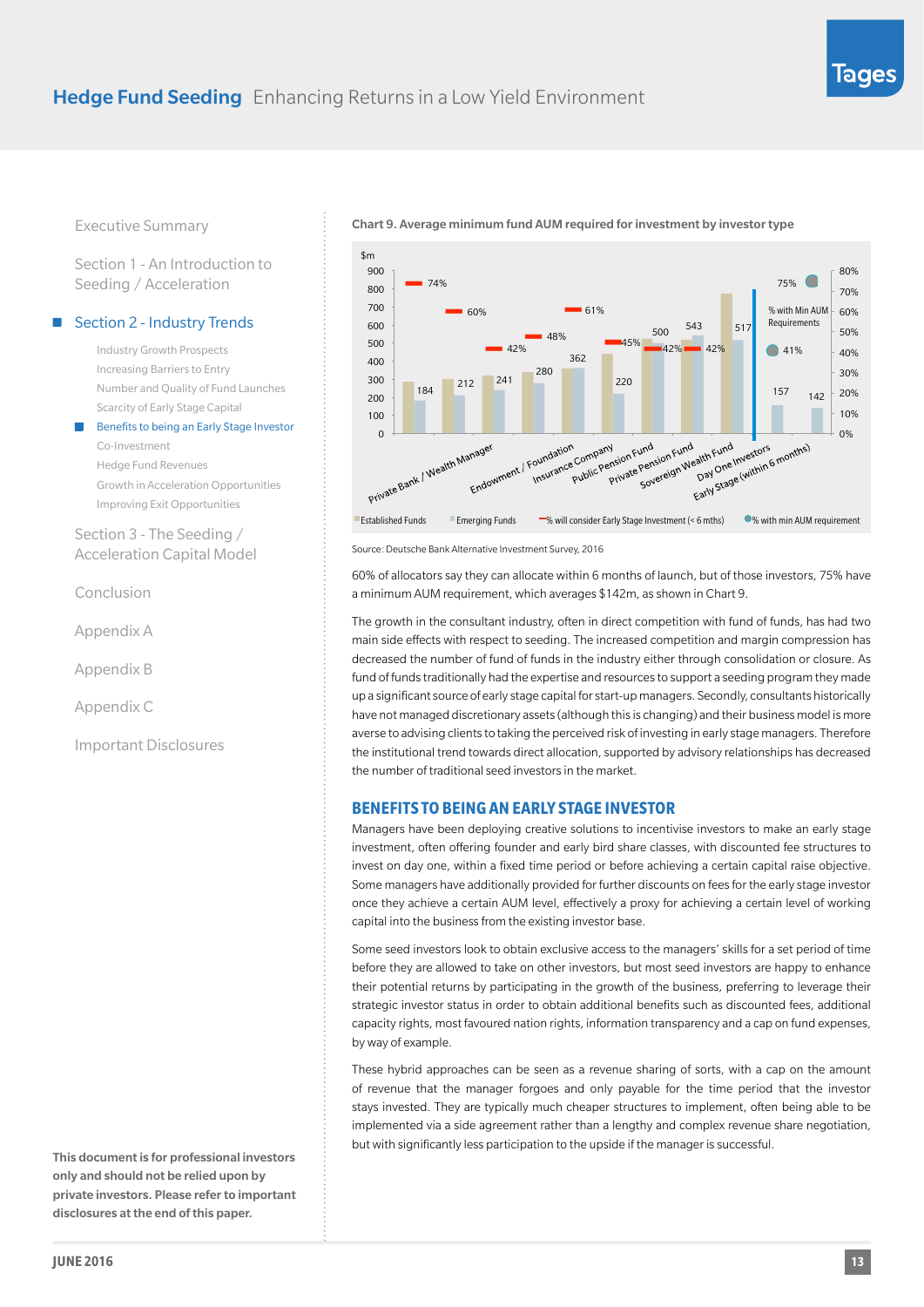This document is for professional investors only and should not be relied upon by private investors. Please refer to important disclosures at the end of this paper.

<span id="page-13-0"></span>[Executive Summary](#page-1-0)

[Section 1 - An Introduction to](#page-2-0)  [Seeding / Acceleration](#page-2-0)

#### [Section 2 - Industry Trends](#page-8-0)

[Industry Growth Prospects](#page-8-0) [Increasing Barriers to Entry](#page-9-0) [Number and Quality of Fund Launches](#page-10-0) [Scarcity of Early Stage Capital](#page-11-0)  [Benefits to being an Early Stage Investor](#page-12-0)

#### Co-Investment

#### Hedge Fund Revenues

[Growth in Acceleration Opportunities](#page-14-0) [Improving Exit Opportunities](#page-14-0)

[Section 3 - The Seeding /](#page-15-0)  [Acceleration Capital Model](#page-15-0)

[Conclusion](#page-18-0)

[Appendix A](#page-19-0)

[Appendix B](#page-20-0)

[Appendix C](#page-21-0)

[Important Disclosures](#page-22-0)

#### **CO-INVESTMENT**

Over the past few years there has also been a significant increase in co-investing opportunities provided by managers. Early stage investors develop the relationships with managers which may provide access to participation in these co-investment opportunities. This approach can provide access to a manager's best ideas as well as taking a more concentrated position in these ideas than a manager may be willing or able to take in the comingled fund. It is also used by some investors as a means of decreasing the overall cost ratio of investing with a manager, as management fees (and possibly performance fees) associated with co-investments are often much lower than the comingled fund. In the case of a seed investor this is typically a contractual right built into the seeding agreement.

#### **HEDGE FUND REVENUES**

The alternatives industry accounts for over 30% of industry revenues despite comprising only 12% of the asset management industry assets<sup>7</sup>. It would be reasonable to expect that the higher margins available would attract competition with a resulting margin compression.

There has been much written about the compression of fees in hedge funds and the institutionalisation of the industry has certainly resulted in a lowering of fees since 2008. However, perhaps surprisingly given the level of media attention in this area, our experience, supported by a number of industry surveys, suggests that fees have settled in a range of 1.50%-1.55% for management fees and 17.5%- 18% for performance fees, which represents only a 5% decrease in levels over the past 5 years.

Chart 10. Average Hedge Fund Fees (2010-2015)



#### Source: HFR

for 2015 launches increased to 17.75 percent, an increase of 40 bps over funds launched in 2014 $^{\prime\prime}$ 8. 1.6 percent, an increase of 3 bps over the vintage of 2014 launches, while the average incentive fee One might expect there to be greater fee pressure on emerging managers, with most managers offering founder class and early bird discounts for early stage investments. However, according to Hedge Fund Research, "for the vintage of funds launched in 2015, the average management fee was

more reliant on performance fees in order to be profitable while they are small. continued pressure to discount fees more aggressively in start-up phase, making these managers However, as more institutional investors focus on emerging managers we believe that there will be

MICKinsey & Company: The Trillion-Dollar Convergence: Capturing the Next Wave of Growth in Alternative Investments, 2014 8 HFR Hedge Fund Market Microstructure Report for Fourth Quarter 2015

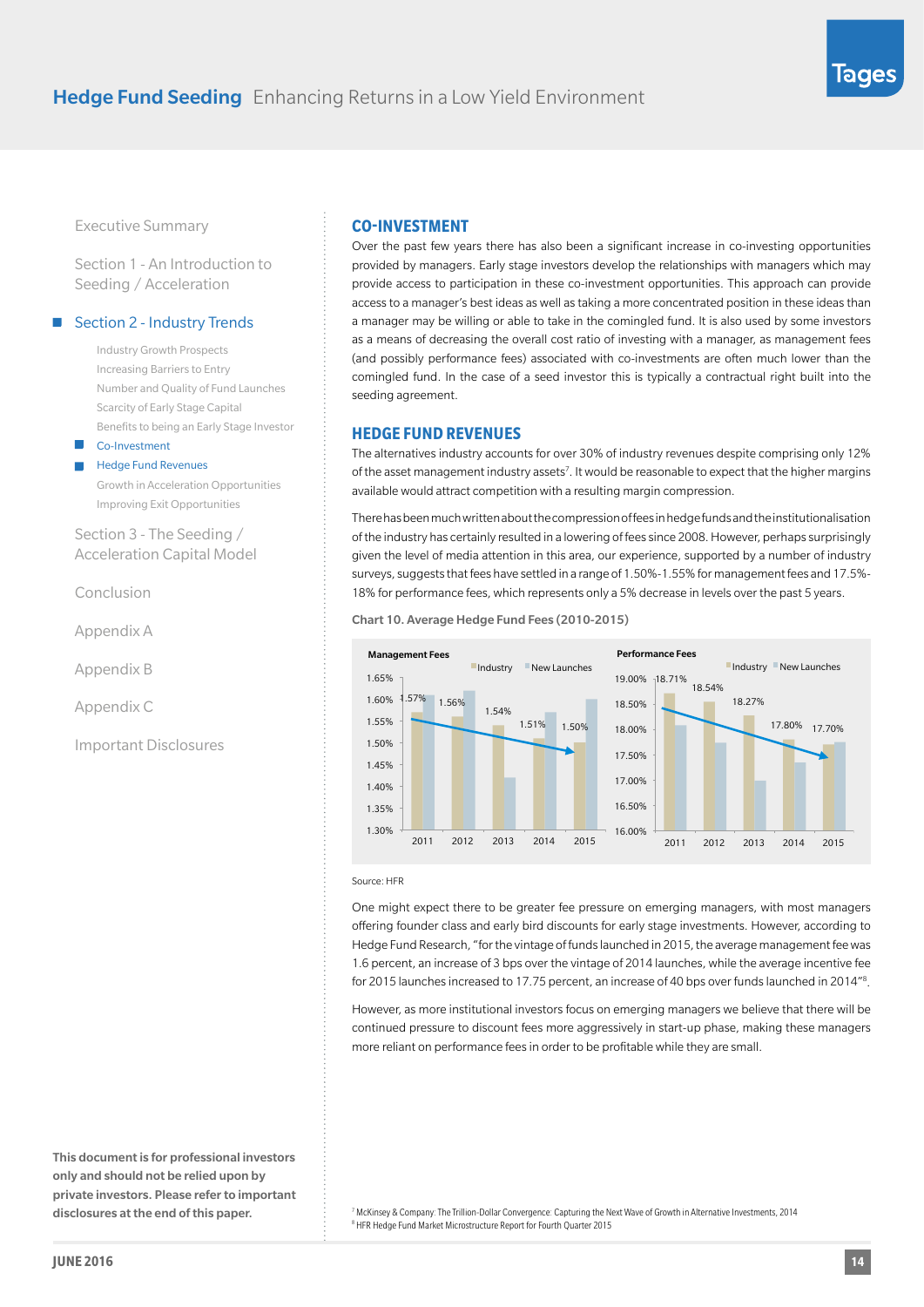<span id="page-14-0"></span>[Section 1 - An Introduction to](#page-2-0)  [Seeding / Acceleration](#page-2-0)

#### ■ [Section 2 - Industry Trends](#page-8-0)

[Industry Growth Prospects](#page-8-0) [Increasing Barriers to Entry](#page-9-0) [Number and Quality of Fund Launches](#page-10-0) [Scarcity of Early Stage Capital](#page-11-0)  [Benefits to being an Early Stage Investor](#page-12-0) [Co-Investment](#page-13-0) [Hedge Fund Revenues](#page-13-0)

Growth in Acceleration Opportunities

Improving Exit Opportunities

[Section 3 - The Seeding /](#page-15-0)  [Acceleration Capital Model](#page-15-0)

[Conclusion](#page-18-0)

[Appendix A](#page-19-0)

[Appendix B](#page-20-0)

[Appendix C](#page-21-0)

[Important Disclosures](#page-22-0)

This document is for professional investors only and should not be relied upon by private investors. Please refer to important disclosures at the end of this paper.

#### **GROWTH IN ACCELERATION OPPORTUNITIES**

Given the scarcity of capital available to many emerging managers and the importance of getting to a scale at which a manager is both profitable and at which institutional investors will consider investing, there is an increasing opportunity for seed investors to provide "acceleration capital" to a manager who already has the infrastructure and a track record in place but cannot raise sufficient capital alone to get to the required critical mass.

This can propel the emerging manager into the next stage of its asset-raising life cycle, while avoiding the additional time and potential risk involved in entering into an agreement with a manager without a live portfolio and prior to a business and fund structure being set up.

There is typically a window of opportunity for managers to benefit from this approach. While having a multiple year track record is a distinct advantage, there is also an important momentum effect to assetraising which can be lost if a manager waits too long.

Some seed investors are also taking advantage of the move to liquid alternatives. In our experience and supported by industry surveys, investors are prepared to invest in smaller funds in UCITS format, perhaps taking some comfort from the liquidity profile and regulated nature of these products. This has provided an opportunity for seed investors who are experienced in this space and are able to provide both capital and advice to managers who are looking to launch these funds. This also provides the opportunity to enter into seed type arrangements with established managers, which should mitigate some of the start-up risk, but can be less lucrative as participation is typically at the fund level only.

#### **IMPROVING EXIT OPPORTUNITIES**

There has been a more recent trend for some of the larger traditional seed investors, joined by new entrants from the private equity space, to focus on acquiring minority equity stakes in established large managers. This can be perceived to be a lower risk strategy which provides yield from day one. However, this model is quite distinct from the traditional seeding model in that the investors put their entire capital at risk to the management company closing down, typically with no clear exit strategy, rather than making an investment in the underlying fund with drawdown protections and a clear return of capital timeline.

In the case of listed groups such as Man Group or AMG, making acquisitions are often driven by a need for continued growth and buying managers at unlisted valuations which are accretive to their earnings multiples. There have also been a number of special purpose vehicles raised to take equity stakes in mature hedge fund organisations. Examples include the \$1bn Petershill Fund raised in 2007 by Goldman Sachs, the \$3bn+ raised across two vintages by Dyal Capital which was created by Neuberger Berman in 2012 to invest in minority equity stakes and the \$1.4bn raised by Blackstone in 2014 with a stated goal to raise this to \$3bn. Carlyle, TPG, KKR and a number of smaller players have all pursued variations of a similar strategy.

Although this model is typically premised on buying stakes in mature managers with a \$2bn-\$5bn+ asset base, a diversified client base and multi-PM/product structures, there is significant competition and a limited supply of these types of managers. Time will tell which model provides for better risk adjusted returns, but we do expect that this will result in capital seeking transactions of a smaller size which will have a trickle-down effect to smaller managers and present potential exit opportunities for traditional seed investors in the long term.

With the high growth rates in the industry, higher industry cost burdens, clear economies of scale and the current fragmented nature of the hedge fund industry, some participants are also forecasting a consolidation in the industry similar to that which took place in the traditional investment industry<sup>9</sup>.

Over the next 5 years this may provide for increased monetisation opportunities, although this is likely to require smaller managers to broaden their product range, diversify their talent pool, mitigate key man risk and achieve sufficient scale and institutionalisation to be attractive to these players. For seed investors, this will prove to be the exception to the rule, but agreements are still typically structured to benefit directly from this possibility.

<sup>9</sup> McKinsey & Company: The Trillion-Dollar Convergence: Capturing the Next Wave of Growth in Alternative Investments, 2014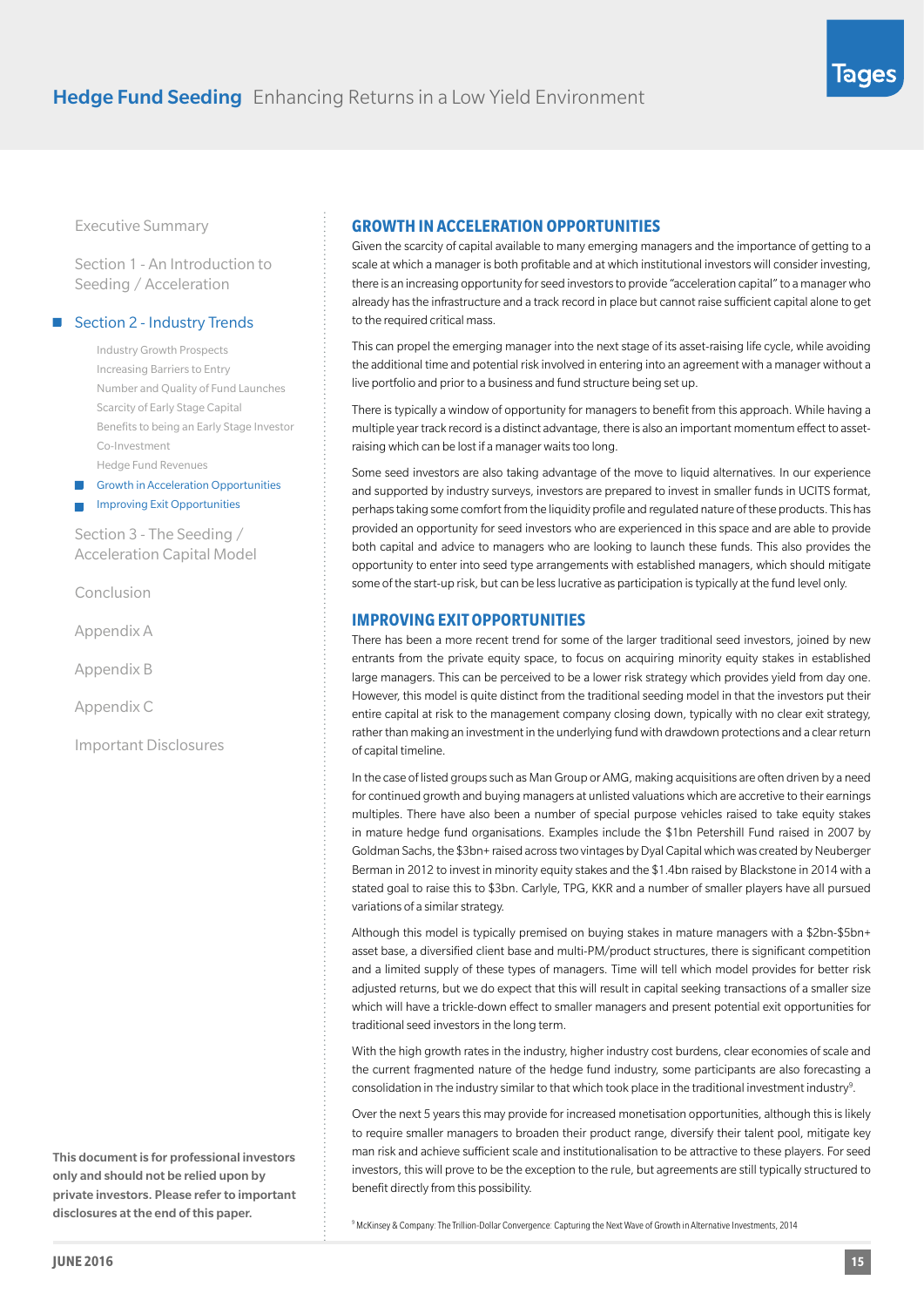<span id="page-15-0"></span>[Section 1 - An Introduction to](#page-2-0)  [Seeding / Acceleration](#page-2-0)

[Section 2 - Industry Trends](#page-8-0)

#### Section 3 - The Seeding /  $\Box$ Acceleration Capital Model

[Conclusion](#page-18-0)

[Appendix A](#page-19-0)

[Appendix B](#page-20-0)

[Appendix C](#page-21-0)

[Important Disclosures](#page-22-0)

This document is for professional investors only and should not be relied upon by private investors. Please refer to important disclosures at the end of this paper.

# Section 3 - The Seeding / Acceleration Capital Model

There is no publicly available return database for seeding transactions. Given the small number of dedicated seeding vehicles in the market, the different structures utilised, the bespoke nature of most seeding transactions, the unique timing of capital calls / investment periods and the different objectives of seed investors, it would be very difficult to construct an index of seeding transactions in order to accurately assess the historical returns achieved by seed investors.

For the purposes of this paper we have set out to provide an illustration of how seeding economics work and what the return profile of a hedge fund seeding portfolio may look like under different scenarios on a forward looking basis.

Firstly we run historical simulations using the HFRI index returns from January 2000 to December 2015. Although this doesn't adequately adjust for our estimated "Emerging Manager Premium", we believe it is a better starting point for the analysis than using other asset weighted indices available. Refer to Appendix B for further comment and source data.

In practise there are a multitude of variables that feed into the gross performance of a seeding portfolio. We make a number of simplifying assumptions in order to illustrate the principles:

Table 2. Seeding Illustration – Investment Assumptions

|                      | Seed Investments Average Investment of \$50m per seed transaction                    |  |  |  |  |
|----------------------|--------------------------------------------------------------------------------------|--|--|--|--|
|                      | Portfolio of 8 seed investments                                                      |  |  |  |  |
|                      | Investments are made on day one (in practice capital would be called over time)      |  |  |  |  |
|                      | Invested capital is locked for 3 years (in practice this could be longer or shorter) |  |  |  |  |
|                      | Investment is redeemed after 3 year lock                                             |  |  |  |  |
| <b>Fee Terms</b>     | Management Fee of 1.5% (consistent with current industry average)                    |  |  |  |  |
|                      |                                                                                      |  |  |  |  |
|                      | Performance Fee of 17.5% (consistent with current industry average)                  |  |  |  |  |
| <b>Revenue Share</b> | 20% for 7 years (in practice this is likely to be longer)                            |  |  |  |  |
|                      | No monetisation event during the life of the transaction                             |  |  |  |  |
|                      | No reinvestment of proceeds                                                          |  |  |  |  |

Source: Tages Capital

In order to illustrate the additional potential returns from seeding, we show the Internal Rate of Return (IRR) attributable to each portfolio under 3 different average asset raising assumptions:

Table 3. Seeding Illustration - Asset Raise Assumptions

| \$m                 | Year 1            | Year <sub>2</sub> | Year <sub>3</sub> | Year 4         | Year 5         | Year <sub>6</sub> | Year <sub>7</sub> |
|---------------------|-------------------|-------------------|-------------------|----------------|----------------|-------------------|-------------------|
| Investment          | 50                | 50                | 50                |                |                |                   |                   |
| Low                 | 50                | 100               | 100               | 100            | 100            | 100               | 100               |
| Medium              | 50                | 150               | 375               | 375            | 375            | 375               | 375               |
| High                | 50                | 200               | 500               | 1.000          | 1.000          | 1.000             | 1.000             |
| <b>AUM Multiple</b> | Year <sub>1</sub> | Year <sub>2</sub> | Year <sub>3</sub> | Year 4         | Year 5         | Year <sub>6</sub> | Year <sub>7</sub> |
| Low                 |                   | $\overline{c}$    | $\overline{c}$    | $\overline{c}$ | $\overline{c}$ | $\overline{c}$    | $\overline{2}$    |
| Medium              |                   | 3                 | 7.5               | 7.5            | 7.5            | 7.5               | 7.5               |
| High                |                   | 4                 | 10                | 20             | 20             | 20                | 20                |
| <b>RSA Base</b>     | Year 1            | Year <sub>2</sub> | Year 3            | Year 4         | Year 5         | Year <sub>6</sub> | Year 7            |
| Low                 | 400               | 800               | 800               | 800            | 800            | 800               | 800               |
| Medium              | 400               | 1,200             | 3,000             | 3,000          | 3,000          | 3,000             | 3,000             |
| High                | 400               | 1,600             | 4,000             | 8,000          | 8,000          | 8,000             | 8,000             |

Source: Tages Capital

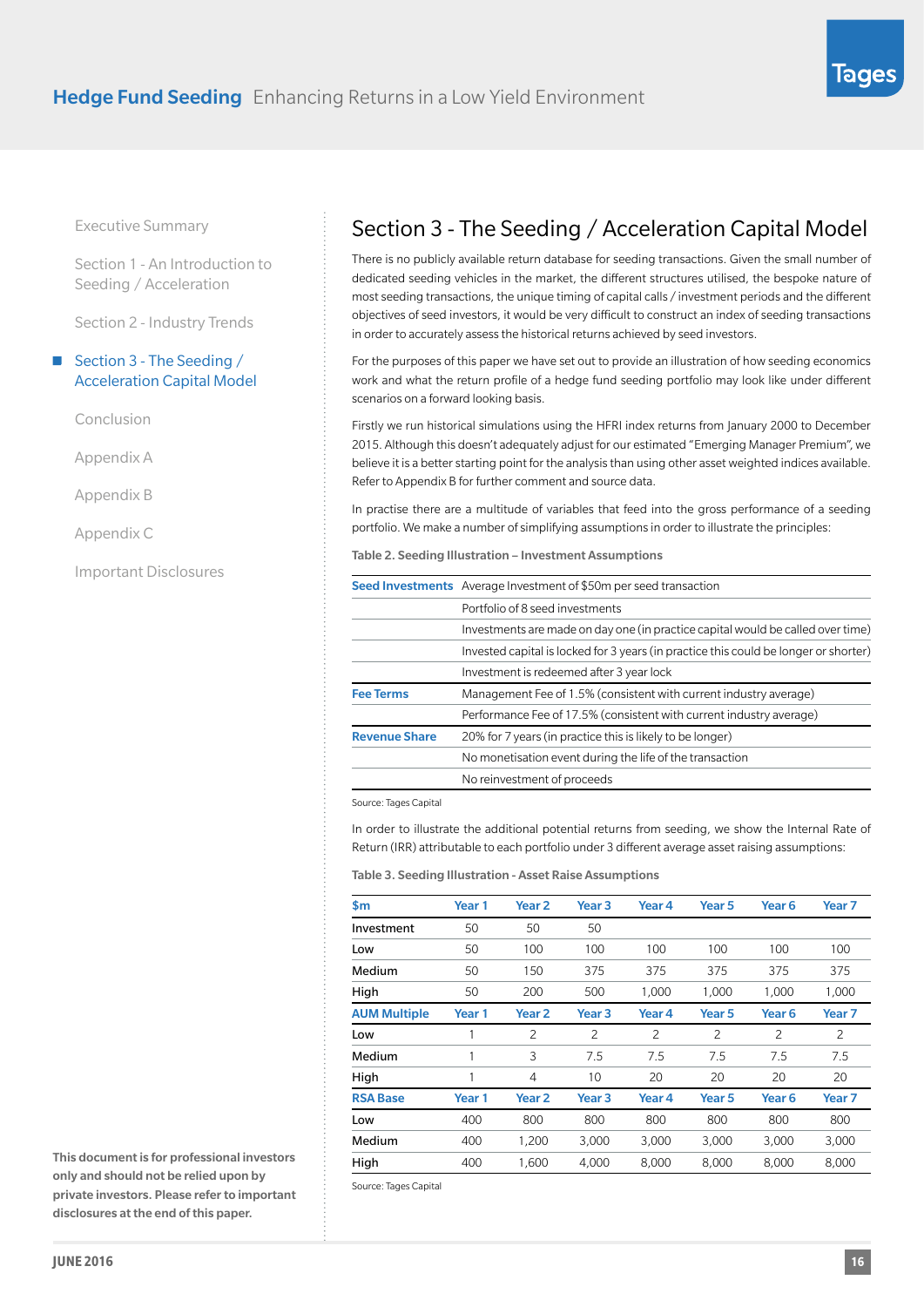[Section 1 - An Introduction to](#page-2-0)  [Seeding / Acceleration](#page-2-0)

[Section 2 - Industry Trends](#page-8-0)

#### [Section 3 - The Seeding /](#page-15-0)  [Acceleration Capital Model](#page-15-0)

[Conclusion](#page-18-0)

[Appendix A](#page-19-0)

[Appendix B](#page-20-0)

[Appendix C](#page-21-0)

[Important Disclosures](#page-22-0)

In reality, in any seeding portfolio there will be a mixture of outcomes in respect of performance and in asset-raising. The assumption underlying this illustration is that the diversified portfolio of seed investments results in a compounded annualised growth rate (CAGR) equal to each 3 year rolling CAGR of the HFRI index (which is published net of fees) in the 3 years that we assume the portfolio to be invested. Under this scenario, the CAGR will equal the IRR of the portfolio if cash flows from the revenue share are not taken into account.

However, in order to assess the overall gross return to the seed investor, we must calculate the IRR over the full 7 year assumed revenue share period, as the seed investor will continue to receive cash flows for a further 4 years after redemption of the seed capital. is after redemption of t Performance Fees

The above asset raising scenarios assume a "J-curve" to asset-raising with lower AUM in the first 1.60 above above raising boomance abound a figure to about raising them forem in the linet.<br>3 years, then escalating in years 3 and 4 of the transaction. In reality, the overall IRR of a seeding portfolio is likely to be driven by one or two of the top performing funds in the portfolio, while at the same time trying to avoid any material drawdowns in any single fund (partially mitigated by the various guidelines and drawdown triggers negotiated as part of any transaction).

By way of example, in the "Medium Case" scenario above, the RSA Base (AUM on which revenues are earned) in a portfolio of 8 funds, could reach \$3bn (or a 7.5X multiple of invested capital) within 3 years of investment by 2 funds reaching \$750m in AUM, 2 funds reaching \$500m in AUM and 2 funds reaching \$250m in AUM, with no further asset raising necessary from the other 2 funds. This could also be achieved by 1 fund reaching \$3bn in AUM and no other funds raising any capital.

Chart 11 shows the simulated IRR which would have been achieved in each month of launch from January 2000 to December 2008, for each asset raising scenario assumed above.



Chart 11. Seeding Simulation - IRR over each 7 year period from date shown

Source: Tages Capital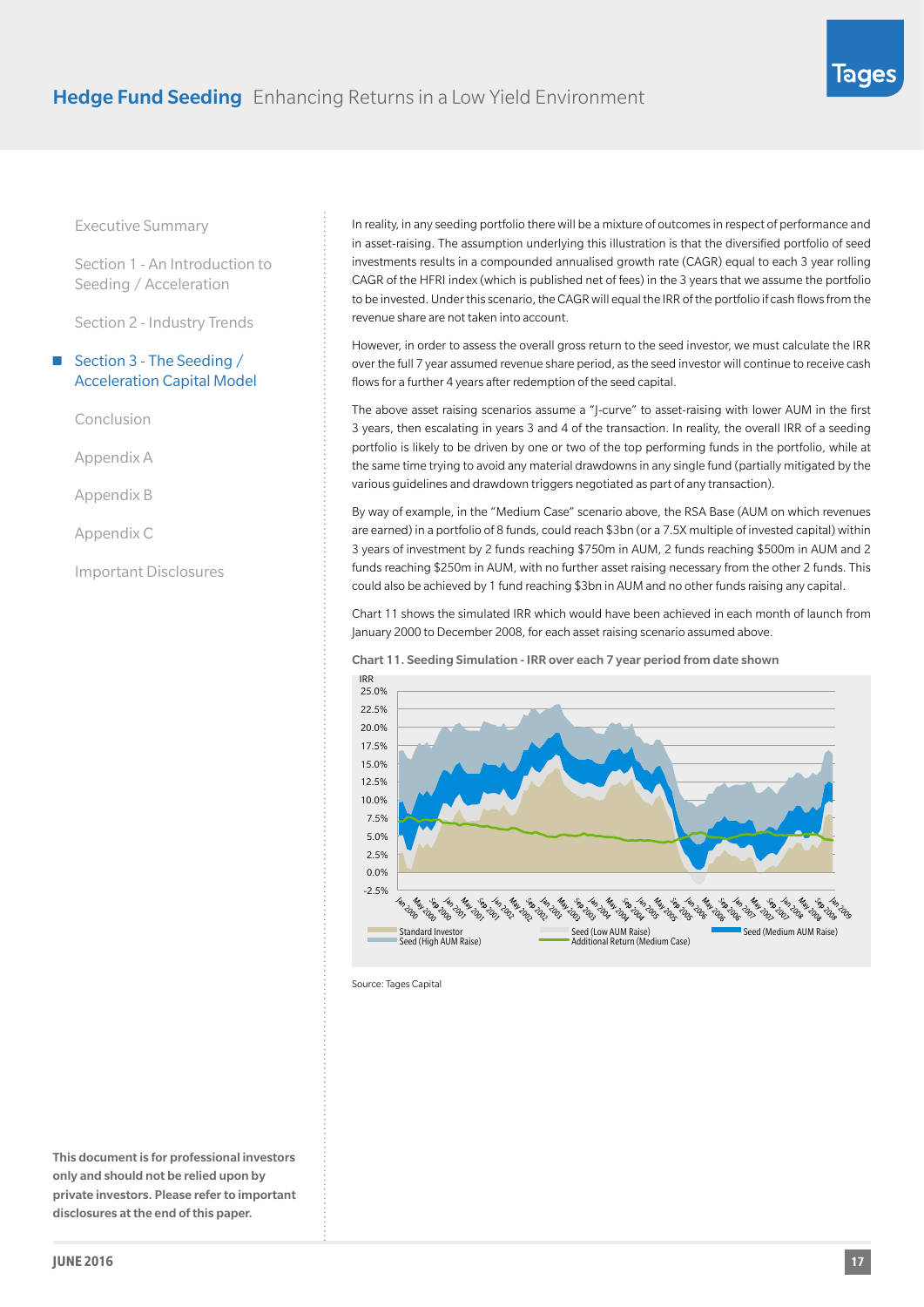[Section 1 - An Introduction to](#page-2-0)  [Seeding / Acceleration](#page-2-0)

[Section 2 - Industry Trends](#page-8-0)

#### [Section 3 - The Seeding /](#page-15-0)   $\Box$ [Acceleration Capital Model](#page-15-0)

[Conclusion](#page-18-0)

[Appendix A](#page-19-0)

[Appendix B](#page-20-0)

[Appendix C](#page-21-0)

[Important Disclosures](#page-22-0)

This document is for professional investors only and should not be relied upon by private investors. Please refer to important disclosures at the end of this paper.

Table 4 breaks down the same scenarios per 7 year period after the calendar year of inception of the portfolios:

Table 4. Seeding Simulation - IRR over each 7 year period from date shown

|                    | <b>Standard</b> | <b>Seed Investor Return</b> |        |       | <b>Seed Investor Excess</b> |        |         |
|--------------------|-----------------|-----------------------------|--------|-------|-----------------------------|--------|---------|
| <b>Launch Date</b> | <b>IRR</b>      | Low                         | Medium | High  | Low                         | Medium | High    |
| lan 2000           | 2.7%            | 5.1%                        | 9.7%   | 16.7% | 2.4%                        | 7.0%   | 14.0%   |
| Jan 2001           | 7.2%            | 9.5%                        | 14.0%  | 19.9% | 2.2%                        | 6.8%   | 12.7%   |
| Jan 2002           | 8.7%            | 10.9%                       | 14.8%  | 20.3% | 2.2%                        | 6.1%   | 11.6%   |
| Jan 2003           | 12.5%           | 14.5%                       | 17.7%  | 22.3% | 2.0%                        | 5.2%   | 9.7%    |
| lan 2004           | 10.4%           | 12.3%                       | 15.5%  | 19.8% | 1.9%                        | 5.1%   | 9.4%    |
| lan 2005           | 10.7%           | 12.4%                       | 15.1%  | 18.7% | 1.7%                        | 4.4%   | 7.9%    |
| Jan 2006           | 0.2%            | $2.1\%$                     | 5.1%   | 9.7%  | 1.9%                        | 4.9%   | 9.5%    |
| Jan 2007           | 2.2%            | 3.9%                        | 7.1%   | 12.1% | 1.7%                        | 4.9%   | 9.8%    |
| Jan 2008           | 2.3%            | 4.0%                        | 7.4%   | 12.0% | 1.7%                        | 5.0%   | $9.7\%$ |
| Jan 2009           | 7.8%            | 9.6%                        | 12.2%  | 16.3% | 1.8%                        | 4.4%   | 8.5%    |
| Average            | $6.3\%$         | 8.3%                        | 11.8%  | 16.8% | 2.0%                        | 5.5%   | 10.5%   |

What is interesting to note is that although the range of total portfolio returns is quite wide, being driven by the investment returns in the first 3 years, the excess return for the seed investor as a result of the revenue sharing is much more consistent. This is to be expected given that the seed investor benefits from participation in the more stable management fee income (with no exposure to costs).

Unlike a typical fund of fund investor, the seed investor also benefits from the lack of performance fee netting across the portfolio of seeded funds. In a typical fund of fund portfolio, the investor takes on the netting risk (i.e. some managers are paid a performance fee for positive performance, even though the net return of the portfolio may be negative). In the case of a seeding portfolio, the seed investor is still subject to this risk over the investment period, but also directly benefits from this characteristic through the longer time period of the transaction via the participation in each manager's performance fee income, which is not subject to the performance of the other managers in the portfolio.

We estimate that the additional gross return available from seeding, not taking into account a potential "emerging manager premium", should be 5-7% in additional IRR relative to making a standard investment in a portfolio of established managers. In a low yield environment, this could account for more than half of the total return.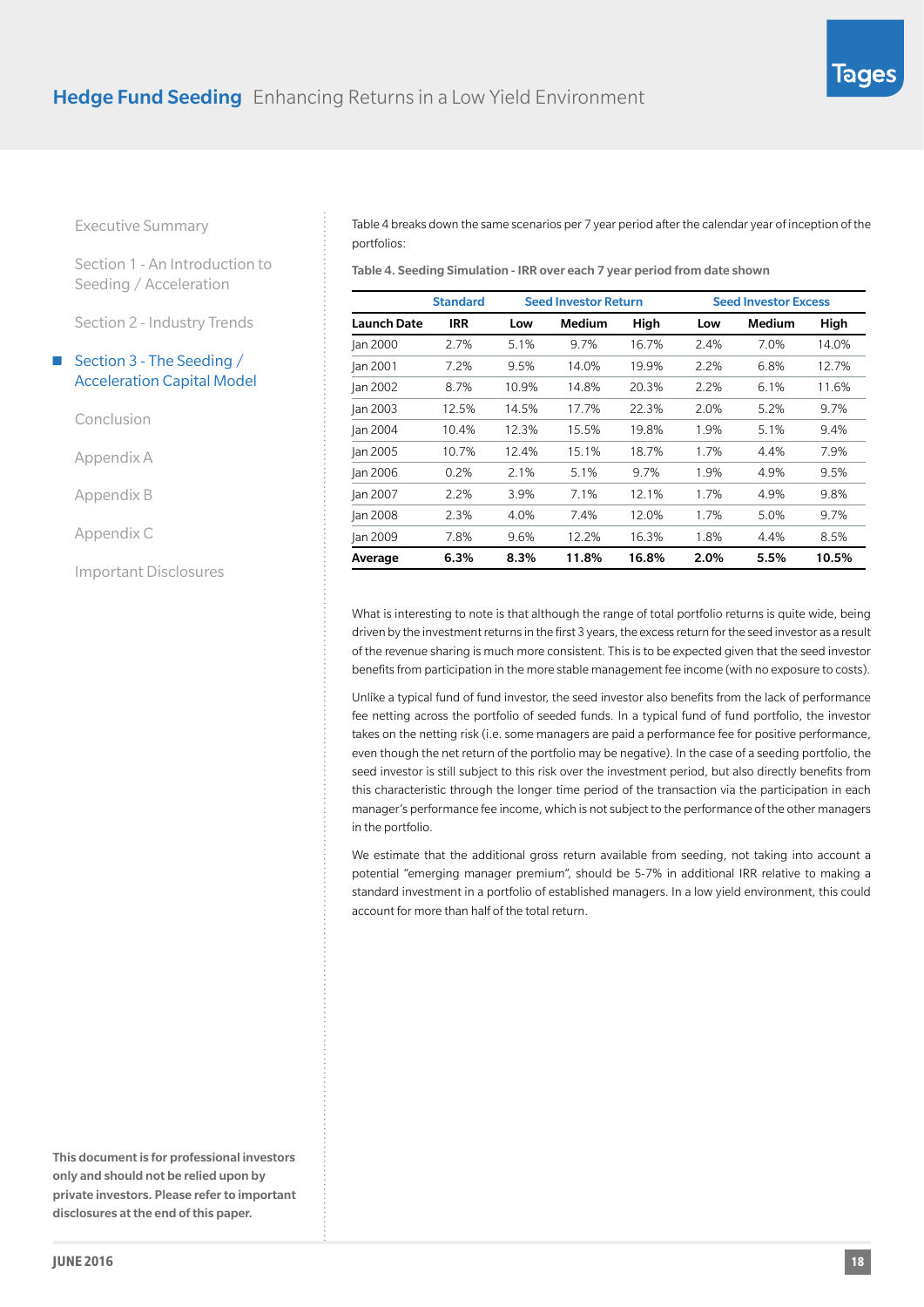

**JUNE 2016**

<span id="page-18-0"></span>[Executive Summary](#page-1-0)

[Section 1 - An Introduction to](#page-2-0)  [Seeding / Acceleration](#page-2-0)

[Section 2 - Industry Trends](#page-8-0)

[Section 3 - The Seeding /](#page-15-0)  [Acceleration Capital Model](#page-15-0)

#### Conclusion

[Appendix A](#page-19-0)

[Appendix B](#page-20-0)

[Appendix C](#page-21-0)

[Important Disclosures](#page-22-0)

## Conclusion

The environment for hedge fund seeding and acceleration looks increasingly attractive due to:

#### Heightened Demand

- **Low yields from traditional investments are driving sophisticated investors with longer** investment horizons to take advantage of seeding premiums
- **Disappointing high profile manager returns has increased allocator focus on emerging** managers, who require a minimum asset base to be investable
- $\blacksquare$  Investors are seeking low correlated, lower cost alternatives, capable of generating double-digit returns

#### High Quality Supply

- **Strong pipeline of high quality talent, often with buy-side experience continues to be attracted** by high industry margins
- $\blacksquare$  Scarcity of seed capital available, especially in mid-size transactions
- Increasing barriers to entry due to higher institutional demands, minimum asset requirements and escalating regulatory and operating costs
- $\blacksquare$  Increasing number of lower risk acceleration capital opportunities
- Increasing number of opportunities to seed UCITS with established managers

#### Enhanced Economics

- $\blacksquare$  The hedge fund industry continues to deliver high margins
- Seed/Acceleration investments enable investors to decrease costs and participate in a greater proportion of the industry economics
- Returns are generated from a combination of Portfolio of Hedge Funds (initial period only, with a potential emerging manager premium) + Discounted Fees + a share in Manager Revenues + a potential Exit Monetisation
- Seed investors can also negotiate additional rights such as low fee capacity or co-investment rights given their strategic position

We estimate that the additional gross return available from seeding, not taking into account a potential "emerging manager premium", could contribute half of a target IRR of 12%-15% for a seeding portfolio.

Managing a seeding program is resource intensive and requires sufficient scale and experience to execute successfully. Each seed is a bespoke, highly negotiated transaction. Success is dependent on many factors, including strong manager selection ability, deep due diligence capabilities, negotiation, structuring and transaction execution skills, as well as extensive transaction management during the life of a seed investment.

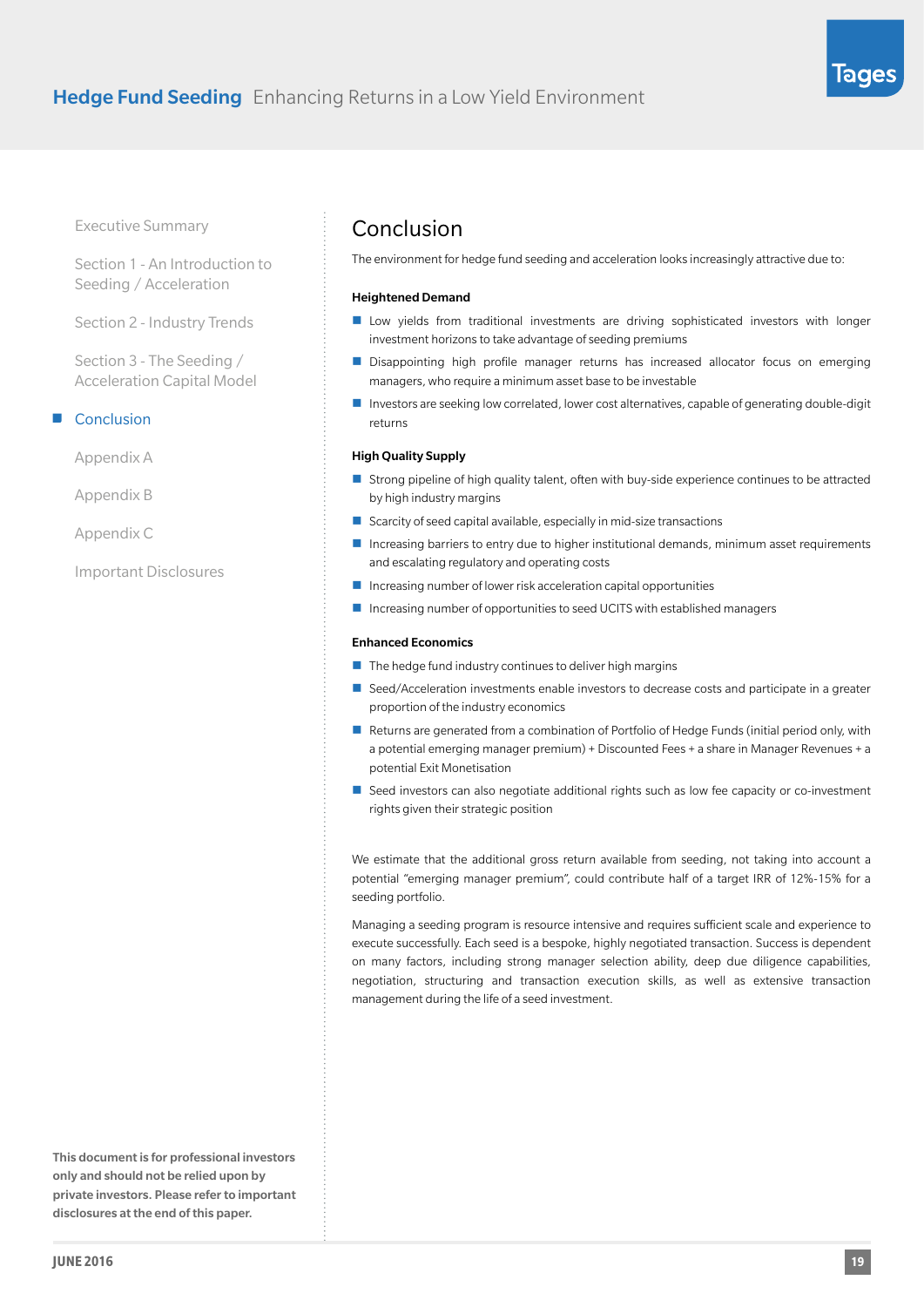<span id="page-19-0"></span>[Section 1 - An Introduction to](#page-2-0)  [Seeding / Acceleration](#page-2-0)

[Section 2 - Industry Trends](#page-8-0)

[Section 3 - The Seeding /](#page-15-0)  [Acceleration Capital Model](#page-15-0)

[Conclusion](#page-18-0)

#### $\mathcal{L}_{\mathcal{A}}$ Appendix A

[Appendix B](#page-20-0)

[Appendix C](#page-21-0)

[Important Disclosures](#page-22-0)

This document is for professional investors only and should not be relied upon by private investors. Please refer to important disclosures at the end of this paper.

# Appendix A

Table 5. Potential return contribution from a seed investment

|                                    |                           | <b>Standard Investor</b> |                 | <b>Strategic Investor (Seed Economics)</b> |             |                       |                           |
|------------------------------------|---------------------------|--------------------------|-----------------|--------------------------------------------|-------------|-----------------------|---------------------------|
|                                    | Established<br>Manager    | Emerging<br>Manager      | Early Bird Fees |                                            |             | Various AUM Scenarios |                           |
| Fund Investment                    | 50,000,000                | 50,000,000               | 50,000,000      | 50,000,000                                 | 50,000,000  | 50,000,000            | 50,000,000                |
| <b>Assets Raised</b>               |                           | 50,000,000               | 50,000,000      | 50,000,000                                 | 200,000,000 | 450,000,000           | 950,000,000               |
| Fund AUM                           | 1,000,000,000 100,000,000 |                          | 100,000,000     | 100,000,000                                | 250,000,000 |                       | 500,000,000 1,000,000,000 |
| Management Fees                    | 1.50%                     | 1.50%                    | 1.00%           | 1.50%                                      | 1.50%       | 1.50%                 | 1.50%                     |
| Performance Fees                   | 17.50%                    | 17.50%                   | 15.00%          | 17.50%                                     | 17.50%      | 17.50%                | 17.50%                    |
| Revenue Share<br>Participation     |                           |                          |                 | 20.00%                                     | 20.00%      | 20.00%                | 20.00%                    |
| Gross Fund Return                  | 8.50%                     | 10.00%                   | 10.00%          | 10.00%                                     | 10.00%      | 10.00%                | 10.00%                    |
| Less Management<br>Fee             | 7.00%                     | 8.50%                    | 9.00%           | 8.50%                                      | 8.50%       | 8.50%                 | 8.50%                     |
| Less Performance<br>Fee            | 5.78%                     | 7.01%                    | 7.65%           | 7.65%                                      | 7.65%       | 7.65%                 | 7.65%                     |
| Return on<br>Investment            | 2,887,500                 | 3,506,250                | 3,825,000       | 3,825,000                                  | 3,825,000   | 3,825,000             | 3,825,000                 |
| Revenue Share -<br>Management Fee  |                           |                          |                 | 150,000                                    | 600,000     | 1,350,000             | 2,850,000                 |
| Revenue Share -<br>Performance Fee |                           |                          |                 | 148,750                                    | 595,000     | 1,338,750             | 2,826,250                 |
| Total Return on<br>Investment      | 2,887,500                 | 3,506,250                | 3,825,000       | 4,123,750                                  | 5,020,000   | 6,513,750             | 9,501,250                 |
| Return on<br>Investment            | 5.8%                      | 7.0%                     | 7.7%            | 8.2%                                       | 10.0%       | 13.0%                 | 19.0%                     |

Source: Tages Capital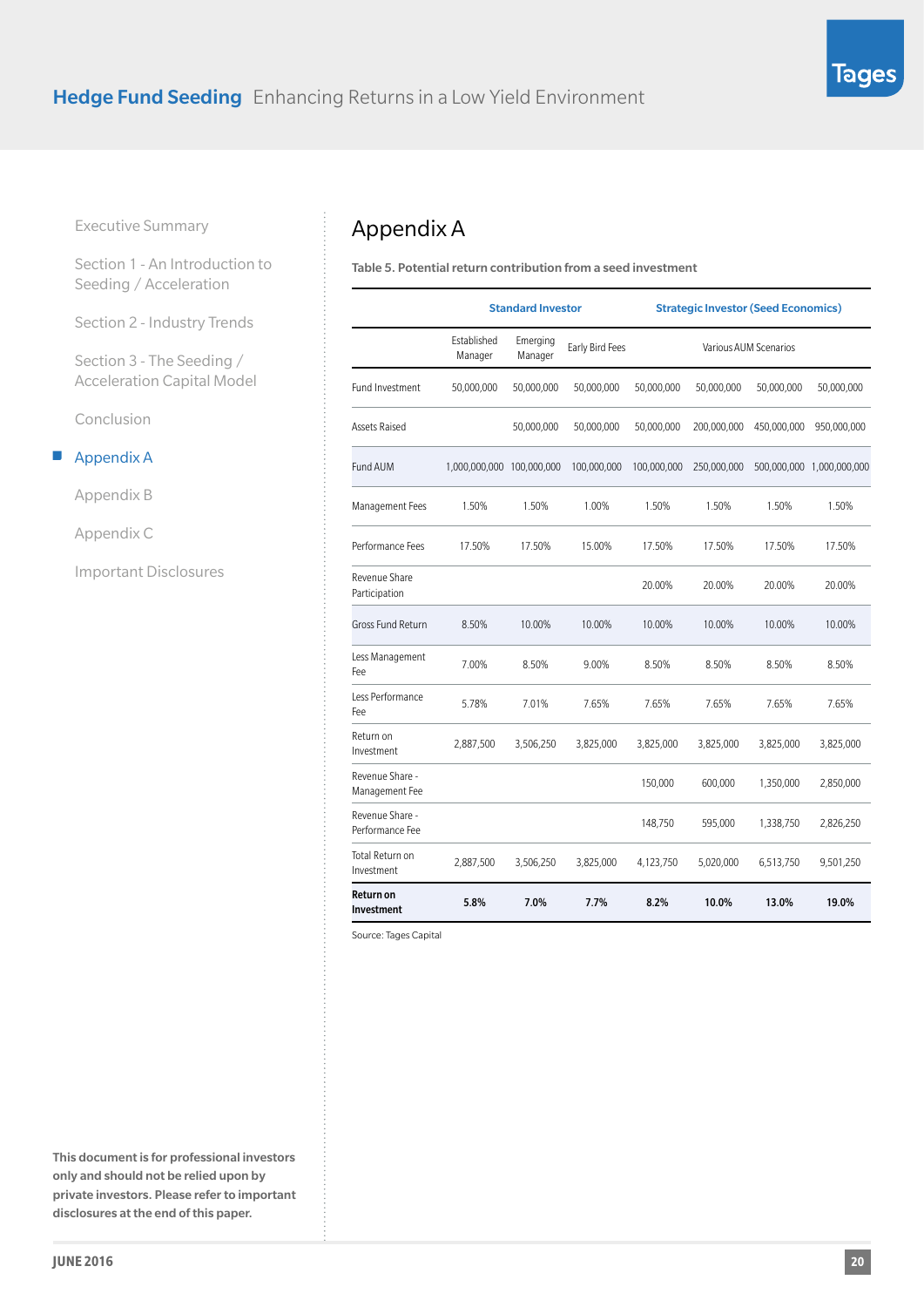<span id="page-20-0"></span>[Section 1 - An Introduction to](#page-2-0)  [Seeding / Acceleration](#page-2-0)

[Section 2 - Industry Trends](#page-8-0)

[Section 3 - The Seeding /](#page-15-0)  [Acceleration Capital Model](#page-15-0)

[Conclusion](#page-18-0)

[Appendix A](#page-19-0)

#### Appendix B

[Appendix C](#page-21-0)

[Important Disclosures](#page-22-0)

# Appendix B

We use the HFRI index as a starting point for the illustration, as this is an equally-weighted index, covering the broader hedge fund performance universe, calculated net of fees and with an inclusion criteria of \$50m minimum AUM or > 12 month track record, whereas the HFRX Global Hedge Fund index is asset weighted with a minimum \$50m and 2 year track record and the components are therefore skewed towards larger managers. Although this doesn't adequately adjust for our estimated "Emerging Manager Premium", we believe it is a better starting point for the analysis than using other asset weighted indices available.

Chart 11. 36 Month Rolling HFRI Net Return



Source: Tages Capital, HFR

This document is for professional investors only and should not be relied upon by private investors. Please refer to important disclosures at the end of this paper.

Tages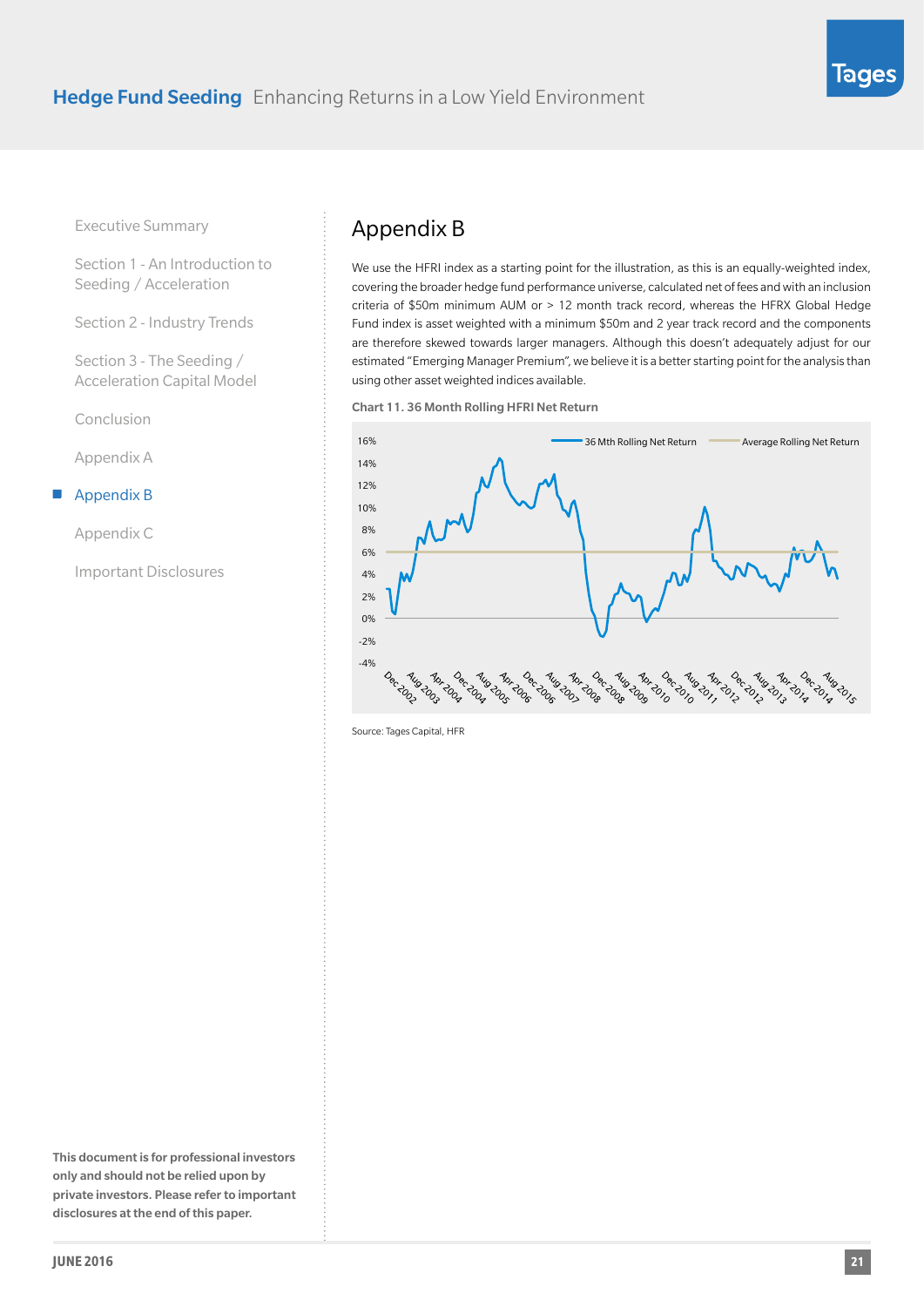<span id="page-21-0"></span>[Section 1 - An Introduction to](#page-2-0)  [Seeding / Acceleration](#page-2-0)

[Section 2 - Industry Trends](#page-8-0)

[Section 3 - The Seeding /](#page-15-0)  [Acceleration Capital Model](#page-15-0)

[Conclusion](#page-18-0)

[Appendix A](#page-19-0)

[Appendix B](#page-20-0)

#### Appendix C

[Important Disclosures](#page-22-0)

This document is for professional investors only and should not be relied upon by private investors. Please refer to important disclosures at the end of this paper.

# Appendix C

There have been a number of studies performed which support the thesis that smaller and emerging managers tend to outperform larger and more established managers on average. The theory is that emerging and smaller managers have stronger incentive effects, can be more nimble in their trade implementation than larger managers, are able to exploit more niche opportunities due to their size and tend to offer greater fee discounts which support a higher net return to the investor.

In their 2009 paper, Aggarwal and Jorion conclude that "emerging funds and managers, narrowly defined as the first two years of a hedge fund's life, generate an abnormal performance of 2.3% relative to the later years. This difference is statistically and economically significant. A simple linear regression of abnormal returns on time reveals that each additional year of age decreases performance by 42 basis points, on average". They go on to make 2 other important findings, namely that "this effect does not seem to have a simple relationship with size" and that "there is strong evidence that, for individual funds, early performance is quite persistent … for up to five years for emerging funds"10.

A study done by Singapore Management University in 2009 using data on hedge fund performance from 1994 to 2008 shows strong evidence of an inverse relationship between hedge fund performance and size. Teo finds that "small hedge funds outperform large hedge funds by 2.75 percent per year after adjusting for risk", where "small" was defined as below median AUM<sup>11</sup>.

In a 2012 a Pertrac study, concluded that young funds (< 2 years) presented the best Sharpe ratio (1.46) compared to Mid-Age funds (2-4 years) (0.86) and Tenured funds (4 years+) (0.70) funds. The average "young" fund had outperformed its peers in 14 of the last 16 years<sup>12</sup>.

In terms of emerging manager performance, an analysis from Preqin found that most strategies have exhibited an "emerging manager" outperformance over the period reviewed, starting in 2007. The analysis done by Preqin compared the average of the first three years returns of funds launched between 2007 and 2010, as compared to the equivalent average three year returns across established managers over the same time period<sup>13</sup>. On average over the time period analysed, emerging managers exhibited an approximate 2% outperformance. The analysis also showed a wider dispersion of returns for emerging and small managers as compared to large ones.

In 2012, Petrac found that small funds (<\$100m) presented the best Sharpe ratio (1.04), followed by mid-size funds ( $$100m-$500m$ ) (0.81) and large funds ( $$500m+$ ) (0.69) funds<sup>14</sup>.

A more recent study by Clare, Nitzsche and Motson of Cass Business School, came to a similar conclusion after analysing data from 1994 to 2014, with their finding of "a strong, negative relationship between hedge fund performance and size … but that rather than dissipating during the two periods of financial crisis, other things equal, investors would have been better off with a small hedge fund rather than a large one during these periods"<sup>15</sup>. The research showed that on average a hedge fund with \$200m of assets could be expected to outperform a \$5bn hedge fund by approximately 120 basis points a year.

<sup>15</sup> Are investors better off with small hedge funds in times of crisis? Clare, Nitzsche and Motson, Sir John Cass Business School, July 2015

<sup>10</sup> The performance of Emerging Funds and Managers, Aggarwal and Jorion, August 2009

<sup>&</sup>lt;sup>11</sup> Does Size Matter in the Hedge Fund Industry? Teo, Singapore Management University, 2009

<sup>12</sup> Petrac – Impact of Size and Age on Hedge Fund Performance, 2012

<sup>13</sup> Preqin – The Performance of Emerging Manager Funds, November 2013

<sup>14</sup> Petrac – Impact of Size and Age on Hedge Fund Performance, 2012